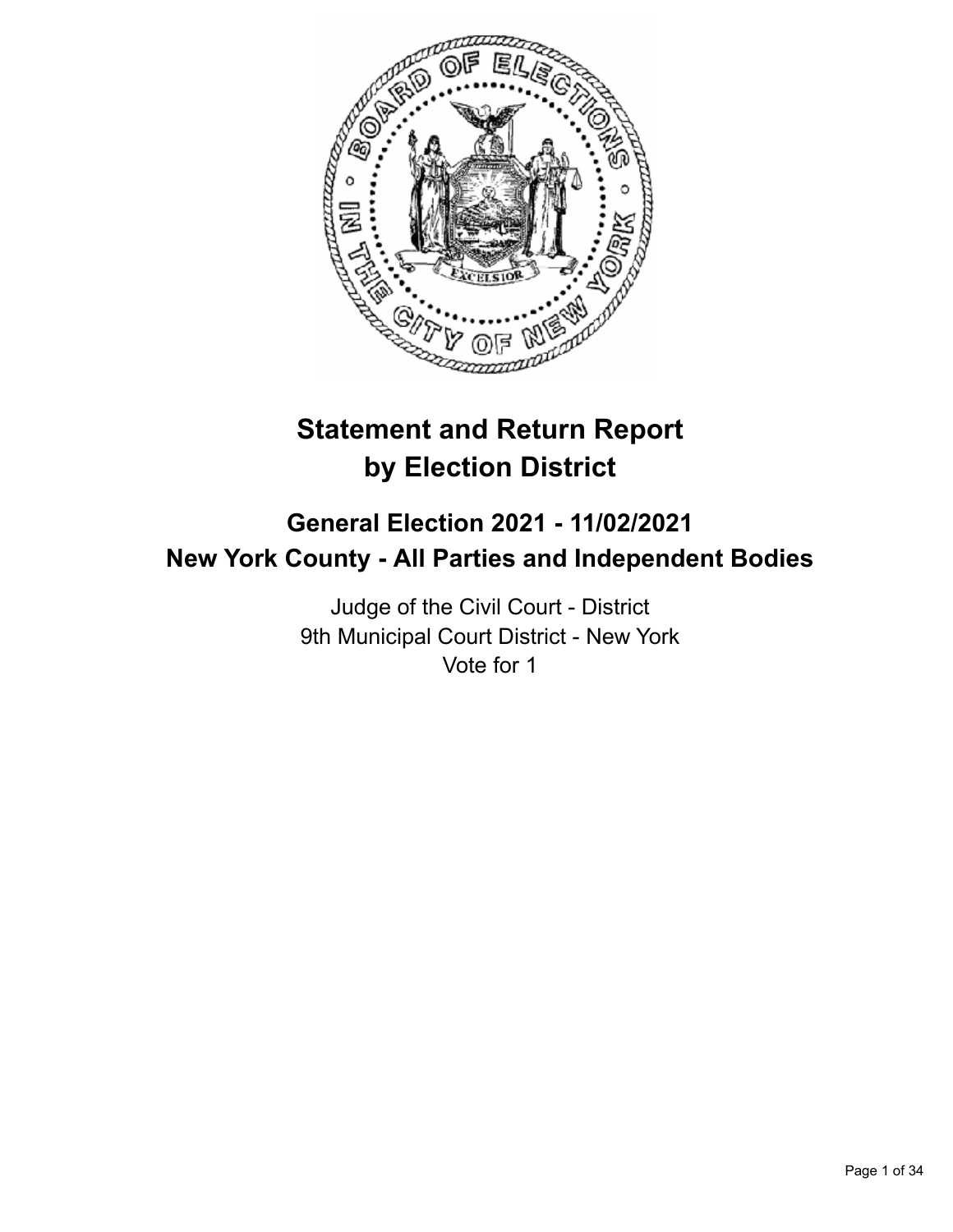

| <b>PUBLIC COUNTER</b>                                    | 258 |
|----------------------------------------------------------|-----|
| MANUALLY COUNTED EMERGENCY                               | 0   |
| ABSENTEE / MILITARY                                      | 47  |
| AFFIDAVIT                                                | 3   |
| <b>Total Ballots</b>                                     | 308 |
| Less - Inapplicable Federal/Special Presidential Ballots | 0   |
| <b>Total Applicable Ballots</b>                          | 308 |
| BARBARA JAFFE (DEMOCRATIC)                               | 244 |
| UNATTRIBUTABLE WRITE-IN (WRITE-IN)                       |     |
| <b>Total Votes</b>                                       | 245 |
| Unrecorded                                               | 63  |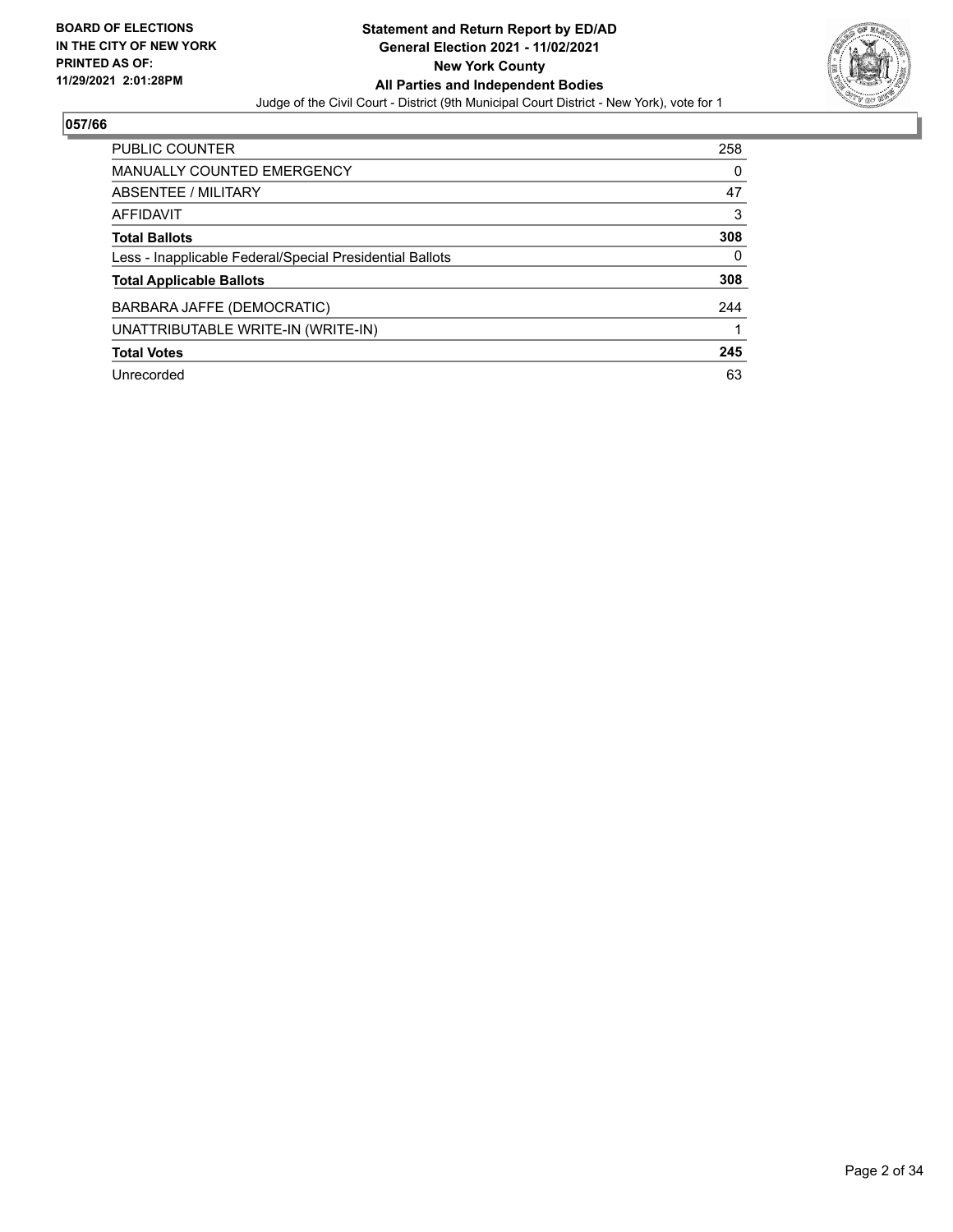

| <b>Total Votes</b>                                       | 0        |
|----------------------------------------------------------|----------|
| BARBARA JAFFE (DEMOCRATIC)                               | 0        |
| <b>Total Applicable Ballots</b>                          | 0        |
| Less - Inapplicable Federal/Special Presidential Ballots | $\Omega$ |
| <b>Total Ballots</b>                                     | 0        |
| AFFIDAVIT                                                | $\Omega$ |
| ABSENTEE / MILITARY                                      | $\Omega$ |
| MANUALLY COUNTED EMERGENCY                               | 0        |
| PUBLIC COUNTER                                           | 0        |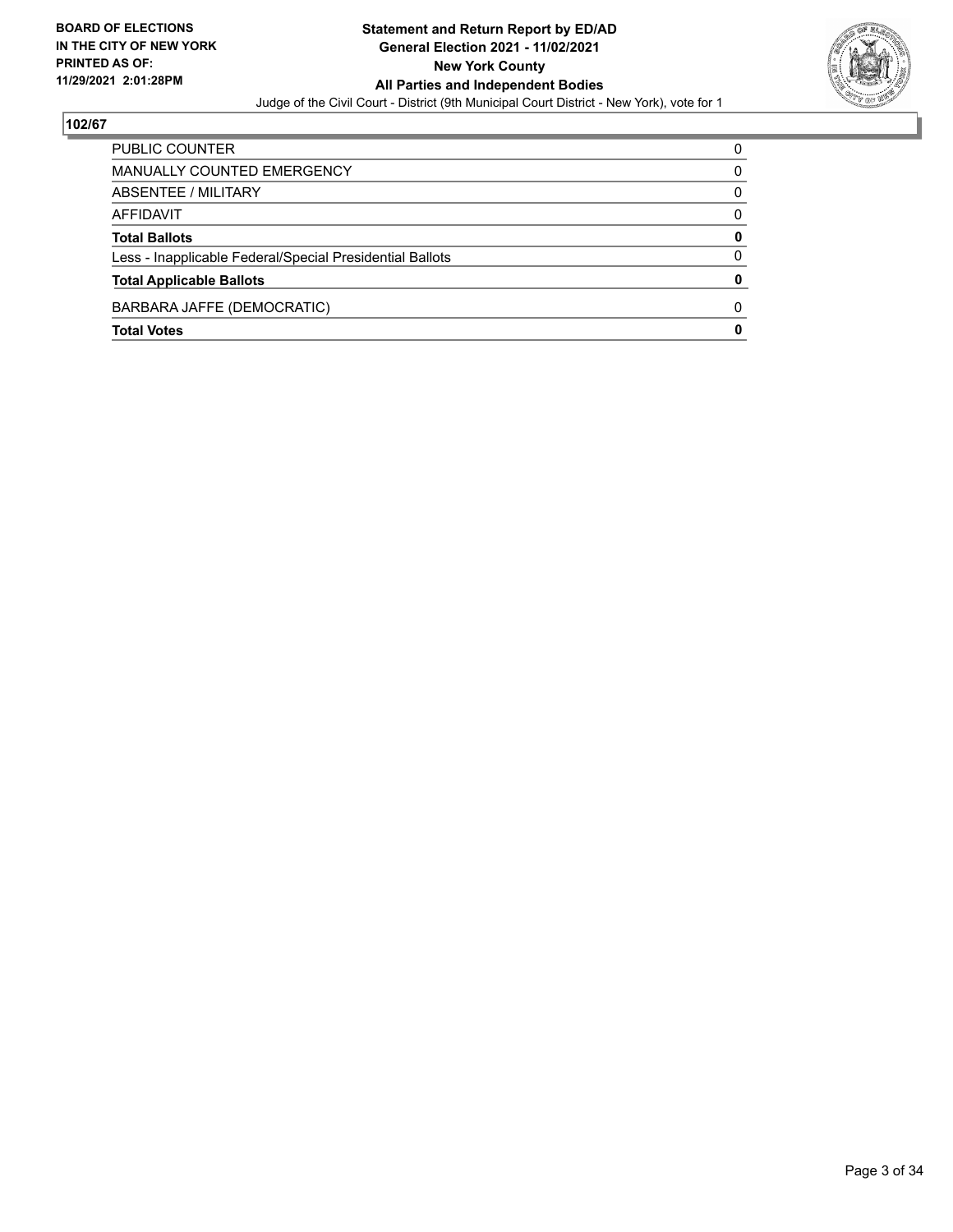

| <b>PUBLIC COUNTER</b>                                    | 128 |
|----------------------------------------------------------|-----|
| <b>MANUALLY COUNTED EMERGENCY</b>                        | 0   |
| ABSENTEE / MILITARY                                      | 15  |
| AFFIDAVIT                                                | 2   |
| <b>Total Ballots</b>                                     | 145 |
| Less - Inapplicable Federal/Special Presidential Ballots | 0   |
| <b>Total Applicable Ballots</b>                          | 145 |
| BARBARA JAFFE (DEMOCRATIC)                               | 118 |
| ANDREW CUOMO (WRITE-IN)                                  | 1   |
| BENJAMIN E. ROSENBERG, ESQ. (WRITE-IN)                   | 1   |
| ELIZABETH EILENDER (WRITE-IN)                            | 1   |
| RUDOLPH GIULIANI (WRITE-IN)                              |     |
| <b>Total Votes</b>                                       | 122 |
| Unrecorded                                               | 23  |

## **008/68**

| <b>PUBLIC COUNTER</b>                                    | 251            |
|----------------------------------------------------------|----------------|
| MANUALLY COUNTED EMERGENCY                               | 0              |
| ABSENTEE / MILITARY                                      | 36             |
| <b>AFFIDAVIT</b>                                         | 3              |
| <b>Total Ballots</b>                                     | 290            |
| Less - Inapplicable Federal/Special Presidential Ballots | 0              |
| <b>Total Applicable Ballots</b>                          | 290            |
| BARBARA JAFFE (DEMOCRATIC)                               | 207            |
| ANN PRUNTY (WRITE-IN)                                    |                |
| MIKE JUDGE (WRITE-IN)                                    |                |
| RACHEL S. PAULEY (WRITE-IN)                              | $\overline{2}$ |
| UNATTRIBUTABLE WRITE-IN (WRITE-IN)                       |                |
| <b>Total Votes</b>                                       | 212            |
| Unrecorded                                               | 78             |

| PUBLIC COUNTER                                           | 211 |
|----------------------------------------------------------|-----|
| <b>MANUALLY COUNTED EMERGENCY</b>                        | 0   |
| ABSENTEE / MILITARY                                      | 37  |
| AFFIDAVIT                                                |     |
| <b>Total Ballots</b>                                     | 249 |
| Less - Inapplicable Federal/Special Presidential Ballots | 0   |
| <b>Total Applicable Ballots</b>                          | 249 |
| BARBARA JAFFE (DEMOCRATIC)                               | 201 |
| UNATTRIBUTABLE WRITE-IN (WRITE-IN)                       | 3   |
| <b>Total Votes</b>                                       | 204 |
| Unrecorded                                               | 45  |
|                                                          |     |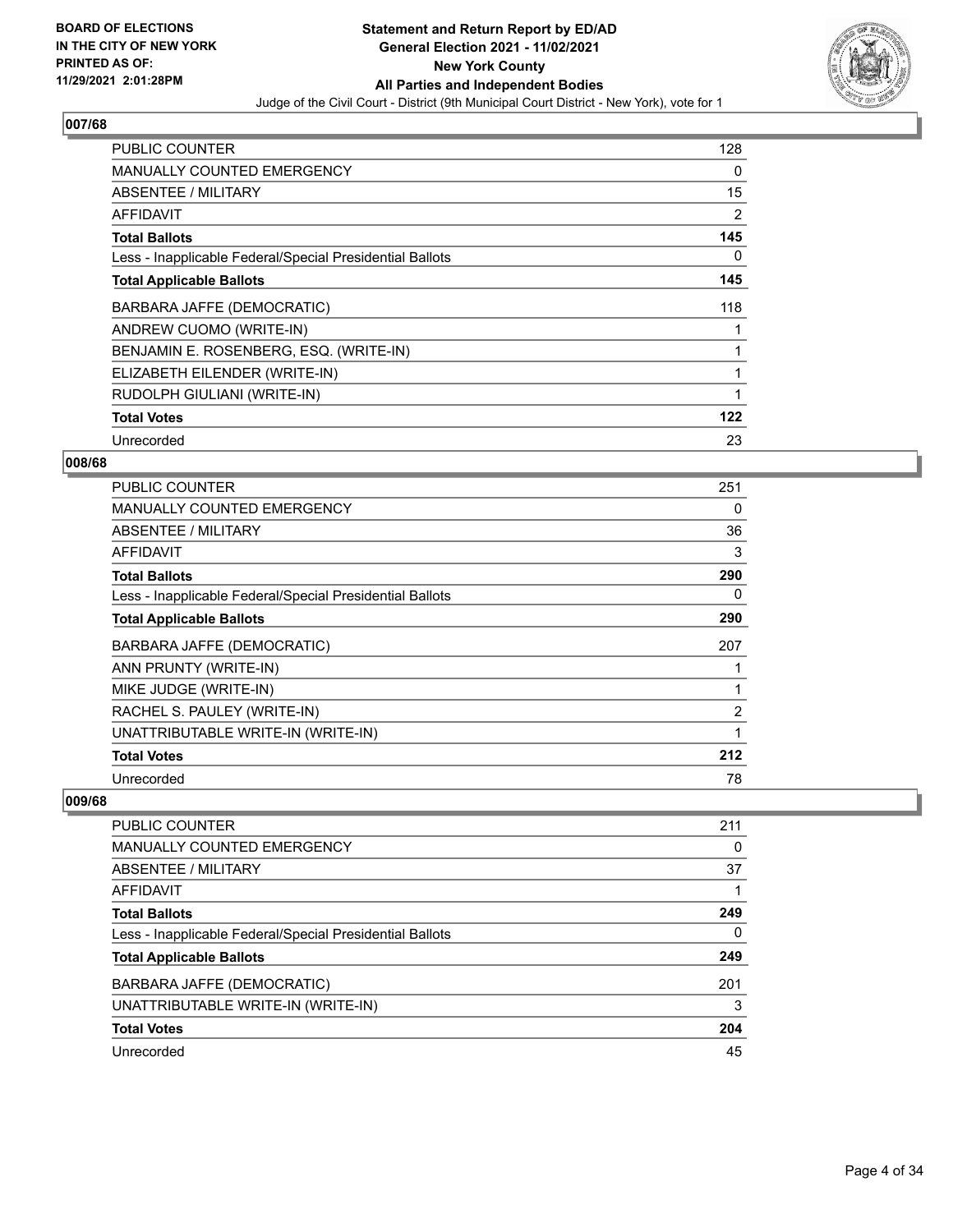

| <b>PUBLIC COUNTER</b>                                    | 191 |
|----------------------------------------------------------|-----|
| <b>MANUALLY COUNTED EMERGENCY</b>                        | 0   |
| ABSENTEE / MILITARY                                      | 28  |
| AFFIDAVIT                                                | 0   |
| <b>Total Ballots</b>                                     | 219 |
| Less - Inapplicable Federal/Special Presidential Ballots | 0   |
| <b>Total Applicable Ballots</b>                          | 219 |
| BARBARA JAFFE (DEMOCRATIC)                               | 178 |
| ROBERT DOWNES (WRITE-IN)                                 |     |
| THEO CHINO (WRITE-IN)                                    |     |
| <b>Total Votes</b>                                       | 180 |
| Unrecorded                                               | 39  |

| PUBLIC COUNTER                                           |  |
|----------------------------------------------------------|--|
| MANUALLY COUNTED EMERGENCY                               |  |
| ABSENTEE / MILITARY                                      |  |
| AFFIDAVIT                                                |  |
| <b>Total Ballots</b>                                     |  |
| Less - Inapplicable Federal/Special Presidential Ballots |  |
| <b>Total Applicable Ballots</b>                          |  |
| BARBARA JAFFE (DEMOCRATIC)                               |  |
| <b>Total Votes</b>                                       |  |
| 102/68 COMBINED into: 099/68                             |  |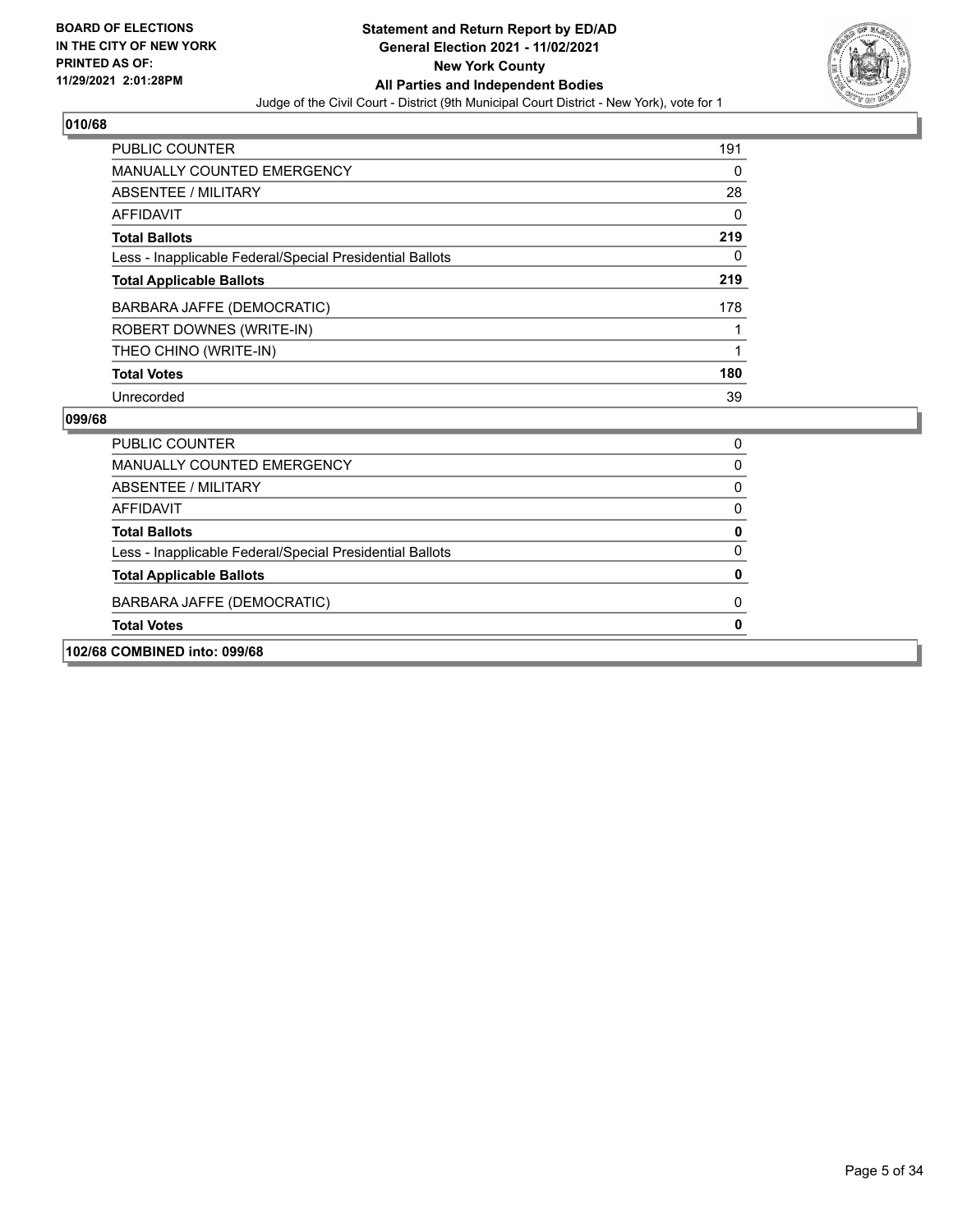

| <b>Total Votes</b>                                       | 0            |
|----------------------------------------------------------|--------------|
| BARBARA JAFFE (DEMOCRATIC)                               | <sup>0</sup> |
| <b>Total Applicable Ballots</b>                          | $\Omega$     |
| Less - Inapplicable Federal/Special Presidential Ballots | $\Omega$     |
| <b>Total Ballots</b>                                     | 0            |
| <b>AFFIDAVIT</b>                                         | $\Omega$     |
| <b>ABSENTEE / MILITARY</b>                               | $\Omega$     |
| MANUALLY COUNTED EMERGENCY                               | 0            |
| <b>PUBLIC COUNTER</b>                                    | 0            |

| PUBLIC COUNTER                                           | 0            |
|----------------------------------------------------------|--------------|
| <b>MANUALLY COUNTED EMERGENCY</b>                        | $\Omega$     |
| ABSENTEE / MILITARY                                      | $\Omega$     |
| AFFIDAVIT                                                | $\Omega$     |
| <b>Total Ballots</b>                                     | 0            |
| Less - Inapplicable Federal/Special Presidential Ballots | 0            |
| <b>Total Applicable Ballots</b>                          | 0            |
| BARBARA JAFFE (DEMOCRATIC)                               | 0            |
| <b>Total Votes</b>                                       | $\mathbf{0}$ |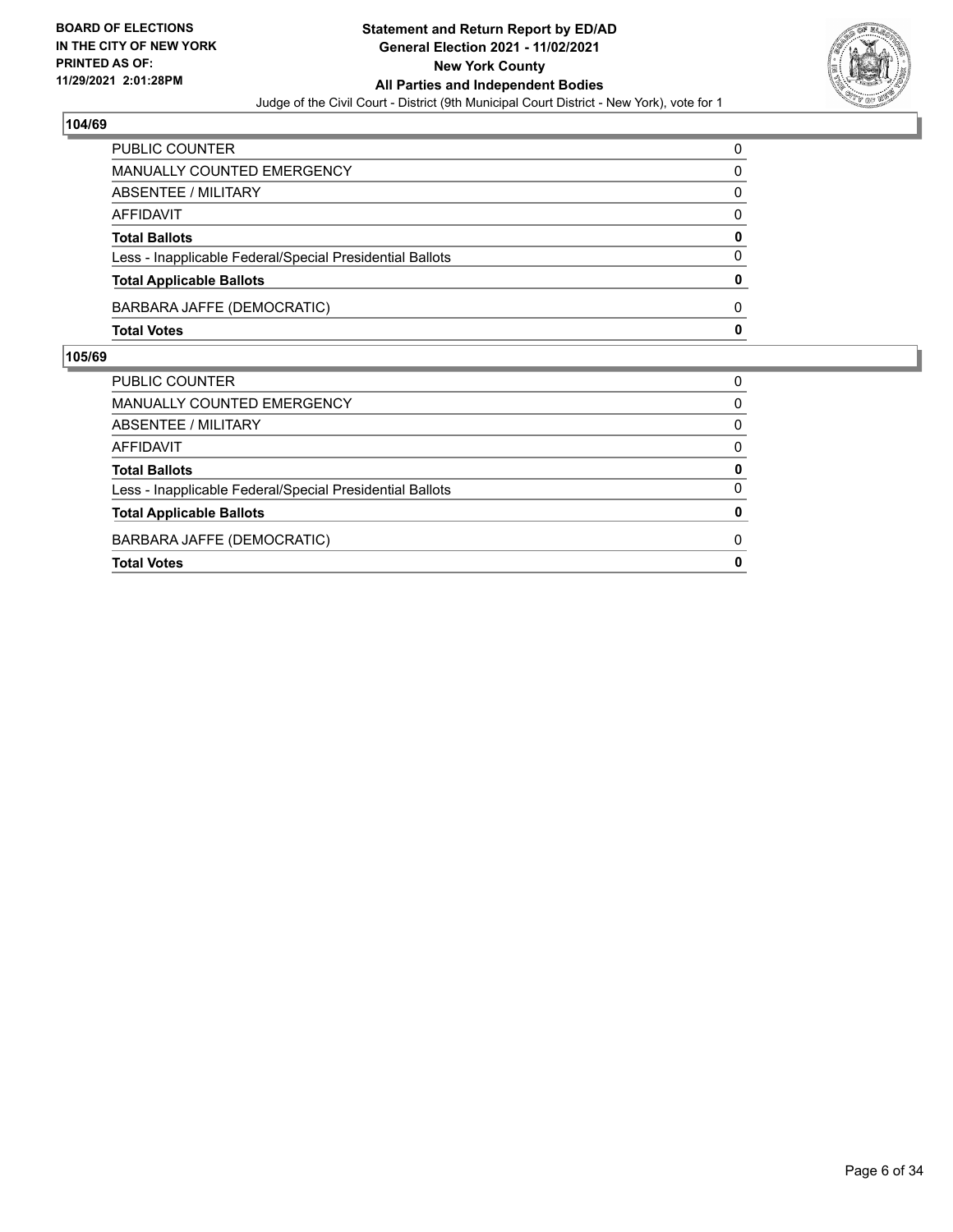

| <b>PUBLIC COUNTER</b>                                    | 182      |
|----------------------------------------------------------|----------|
| <b>MANUALLY COUNTED EMERGENCY</b>                        | $\Omega$ |
| ABSENTEE / MILITARY                                      | 24       |
| <b>AFFIDAVIT</b>                                         |          |
| <b>Total Ballots</b>                                     | 207      |
| Less - Inapplicable Federal/Special Presidential Ballots | 0        |
| <b>Total Applicable Ballots</b>                          | 207      |
| BARBARA JAFFE (DEMOCRATIC)                               | 152      |
| DANIEL THOMSON (WRITE-IN)                                |          |
| DONALD TRUMP (WRITE-IN)                                  |          |
| ERIC ANTON (WRITE-IN)                                    |          |
| MATTHEW BRIEF (WRITE-IN)                                 |          |
| <b>Total Votes</b>                                       | 156      |
|                                                          |          |

# **005/73**

| PUBLIC COUNTER                                           | 190      |
|----------------------------------------------------------|----------|
| <b>MANUALLY COUNTED EMERGENCY</b>                        | $\Omega$ |
| ABSENTEE / MILITARY                                      | 23       |
| AFFIDAVIT                                                | 0        |
| <b>Total Ballots</b>                                     | 213      |
| Less - Inapplicable Federal/Special Presidential Ballots | 0        |
| <b>Total Applicable Ballots</b>                          | 213      |
| BARBARA JAFFE (DEMOCRATIC)                               | 168      |
| CATHERINE CHRISTIAN (WRITE-IN)                           | 1        |
| MARYGAIL GEARNS (WRITE-IN)                               | 1        |
| UNATTRIBUTABLE WRITE-IN (WRITE-IN)                       | 2        |
| <b>Total Votes</b>                                       | 172      |
| Unrecorded                                               | 41       |

| <b>PUBLIC COUNTER</b>                                    | 185      |
|----------------------------------------------------------|----------|
| MANUALLY COUNTED EMERGENCY                               | $\Omega$ |
| ABSENTEE / MILITARY                                      | 28       |
| AFFIDAVIT                                                | 0        |
| <b>Total Ballots</b>                                     | 213      |
| Less - Inapplicable Federal/Special Presidential Ballots | 0        |
| <b>Total Applicable Ballots</b>                          | 213      |
| BARBARA JAFFE (DEMOCRATIC)                               | 162      |
| PHYLLIS LANDON (WRITE-IN)                                |          |
| SCOTT HOUNSELL (WRITE-IN)                                |          |
| <b>Total Votes</b>                                       | 164      |
| Unrecorded                                               | 49       |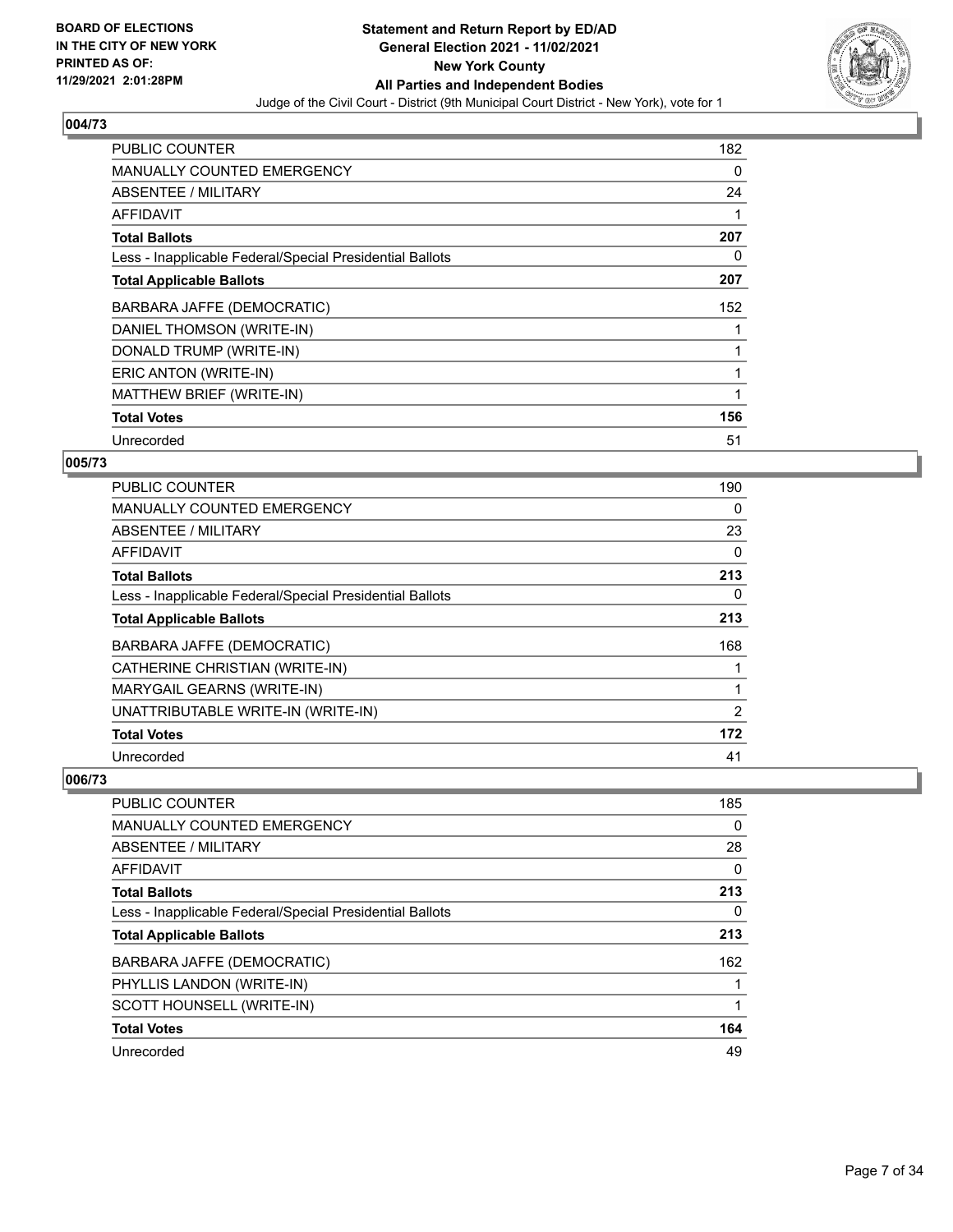

| <b>PUBLIC COUNTER</b>                                    | 167 |
|----------------------------------------------------------|-----|
| <b>MANUALLY COUNTED EMERGENCY</b>                        | 0   |
| ABSENTEE / MILITARY                                      | 35  |
| AFFIDAVIT                                                | 3   |
| <b>Total Ballots</b>                                     | 205 |
| Less - Inapplicable Federal/Special Presidential Ballots | 0   |
| <b>Total Applicable Ballots</b>                          | 205 |
| BARBARA JAFFE (DEMOCRATIC)                               | 165 |
| BARBARA PADDAD (WRITE-IN)                                |     |
| THOMAS MCGRAW (WRITE-IN)                                 |     |
| UNATTRIBUTABLE WRITE-IN (WRITE-IN)                       |     |
| WEI-LI F. X. TJONG (WRITE-IN)                            |     |
| <b>Total Votes</b>                                       | 169 |
| Unrecorded                                               | 36  |

## **008/73**

| PUBLIC COUNTER                                           | 6        |
|----------------------------------------------------------|----------|
| MANUALLY COUNTED EMERGENCY                               | $\Omega$ |
| ABSENTEE / MILITARY                                      | 2        |
| AFFIDAVIT                                                | $\Omega$ |
| <b>Total Ballots</b>                                     | 8        |
| Less - Inapplicable Federal/Special Presidential Ballots | $\Omega$ |
| <b>Total Applicable Ballots</b>                          | 8        |
| BARBARA JAFFE (DEMOCRATIC)                               | 6        |
| <b>Total Votes</b>                                       | 6        |
| Unrecorded                                               | 2        |
|                                                          |          |

| PUBLIC COUNTER                                           | 192 |
|----------------------------------------------------------|-----|
| <b>MANUALLY COUNTED EMERGENCY</b>                        | 0   |
| ABSENTEE / MILITARY                                      | 29  |
| <b>AFFIDAVIT</b>                                         | 0   |
| <b>Total Ballots</b>                                     | 221 |
| Less - Inapplicable Federal/Special Presidential Ballots | 0   |
| <b>Total Applicable Ballots</b>                          | 221 |
| BARBARA JAFFE (DEMOCRATIC)                               | 175 |
| JASON SCHWALBE (WRITE-IN)                                |     |
| UNATTRIBUTABLE WRITE-IN (WRITE-IN)                       | 2   |
| <b>Total Votes</b>                                       | 178 |
| Unrecorded                                               | 43  |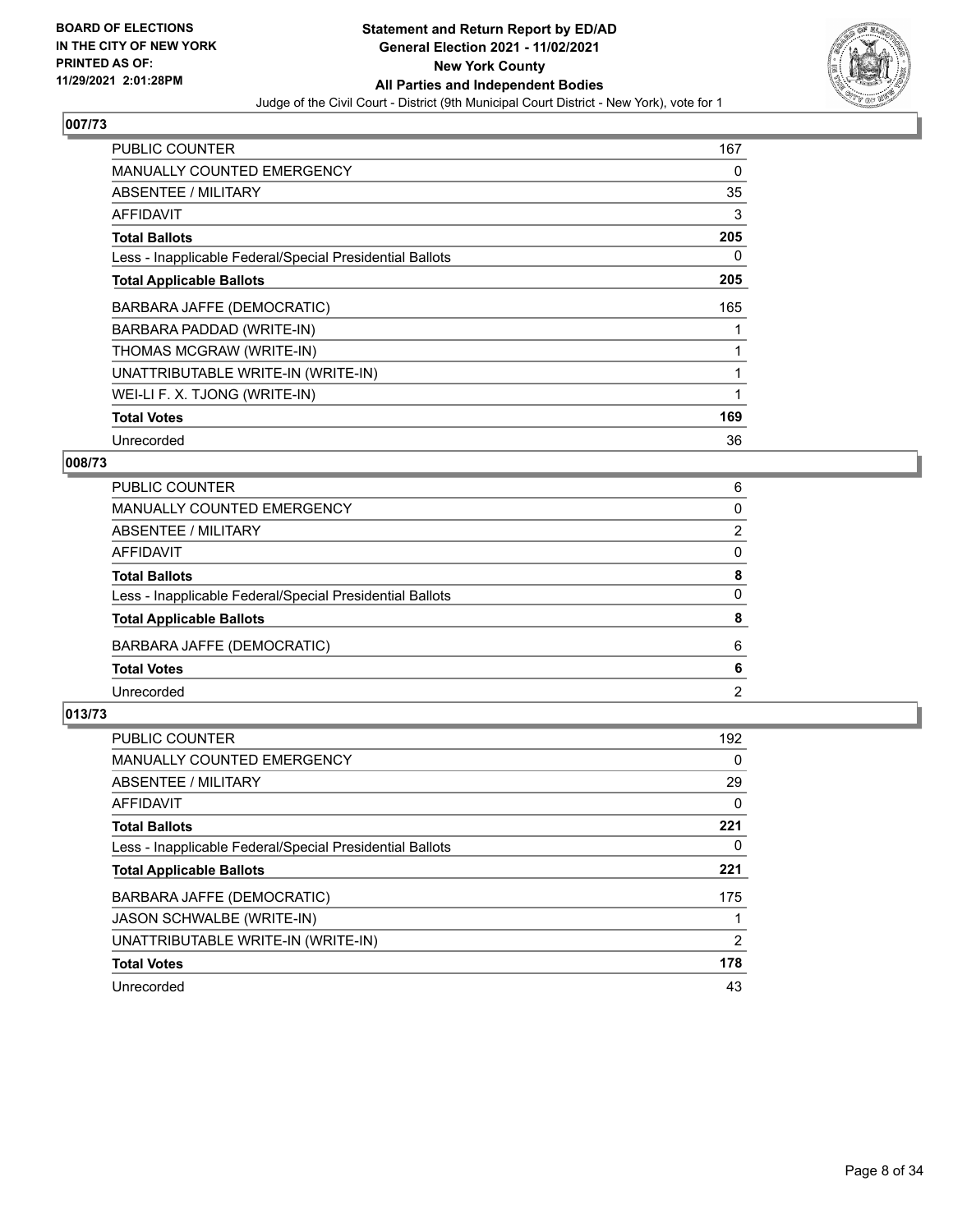

| <b>PUBLIC COUNTER</b>                                    | 236 |
|----------------------------------------------------------|-----|
| <b>MANUALLY COUNTED EMERGENCY</b>                        | 0   |
| ABSENTEE / MILITARY                                      | 54  |
| AFFIDAVIT                                                |     |
| <b>Total Ballots</b>                                     | 291 |
| Less - Inapplicable Federal/Special Presidential Ballots | 0   |
| <b>Total Applicable Ballots</b>                          | 291 |
| BARBARA JAFFE (DEMOCRATIC)                               | 228 |
| CURTIS A. SLIWA (WRITE-IN)                               |     |
| DAVID SILVER (WRITE-IN)                                  |     |
| <b>GERALD LEVENTHAL (WRITE-IN)</b>                       |     |
| GILBERT GOTTFRIED (WRITE-IN)                             |     |
| UNATTRIBUTABLE WRITE-IN (WRITE-IN)                       |     |
| <b>Total Votes</b>                                       | 233 |
| Unrecorded                                               | 58  |

# **043/73**

| PUBLIC COUNTER                                           | 23 |
|----------------------------------------------------------|----|
| <b>MANUALLY COUNTED EMERGENCY</b>                        | 0  |
| <b>ABSENTEE / MILITARY</b>                               |    |
| <b>AFFIDAVIT</b>                                         | 0  |
| <b>Total Ballots</b>                                     | 30 |
| Less - Inapplicable Federal/Special Presidential Ballots | 0  |
| <b>Total Applicable Ballots</b>                          | 30 |
| BARBARA JAFFE (DEMOCRATIC)                               | 18 |
| EUGENE GOODMAN (WRITE-IN)                                |    |
| FRANCESCO CUPELLI (WRITE-IN)                             |    |
| <b>Total Votes</b>                                       | 20 |
| Unrecorded                                               | 10 |

| PUBLIC COUNTER                                           | 107            |
|----------------------------------------------------------|----------------|
| MANUALLY COUNTED EMERGENCY                               | $\Omega$       |
| ABSENTEE / MILITARY                                      | 23             |
| AFFIDAVIT                                                | 2              |
| <b>Total Ballots</b>                                     | 132            |
| Less - Inapplicable Federal/Special Presidential Ballots | 0              |
| <b>Total Applicable Ballots</b>                          | 132            |
| BARBARA JAFFE (DEMOCRATIC)                               | 86             |
| <b>JASMIN MANIA (WRITE-IN)</b>                           |                |
| THOMAS BROUSSARD (WRITE-IN)                              |                |
| UNATTRIBUTABLE WRITE-IN (WRITE-IN)                       | $\overline{2}$ |
| <b>Total Votes</b>                                       | 90             |
| Unrecorded                                               | 42             |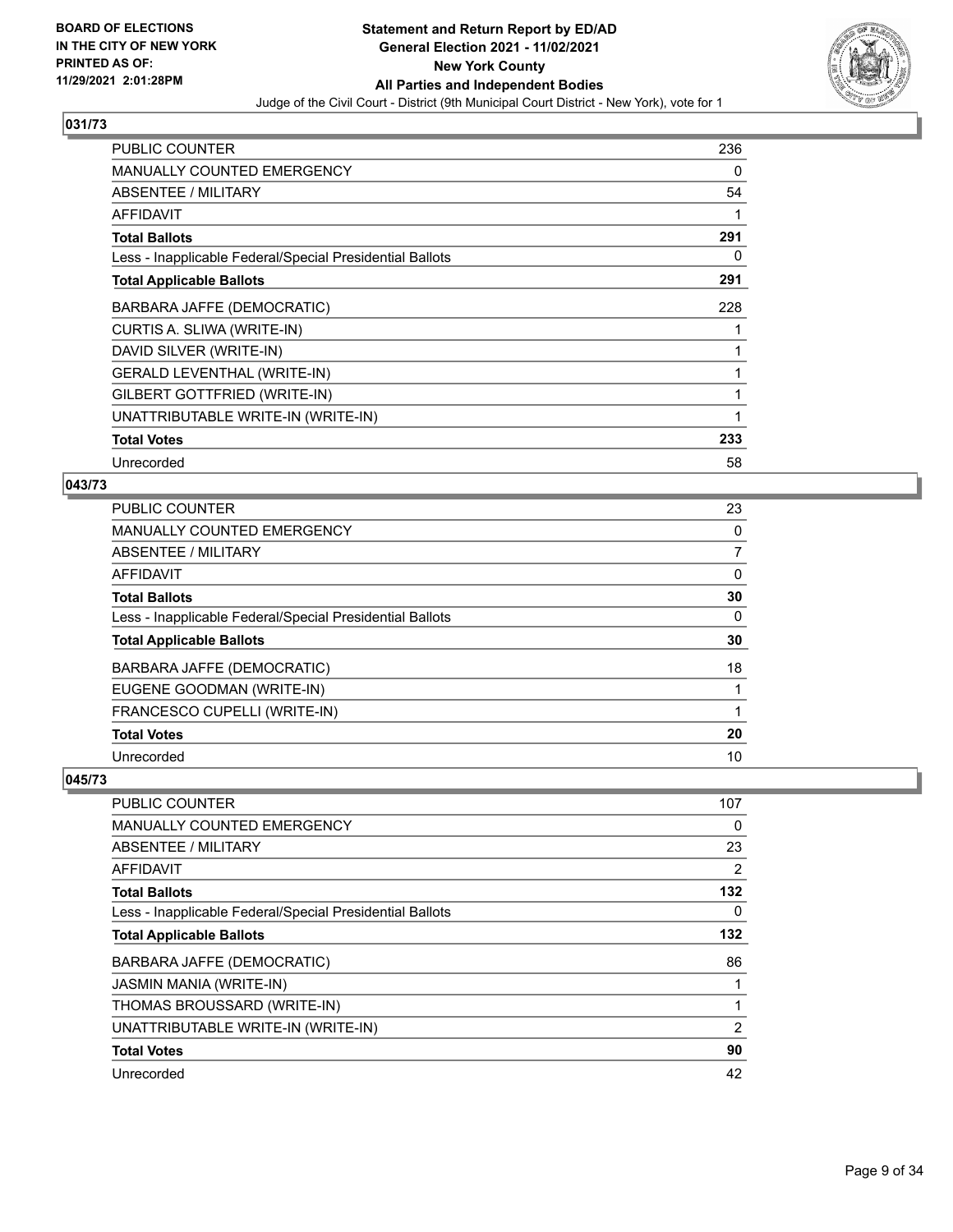

| <b>PUBLIC COUNTER</b>                                    | 107 |
|----------------------------------------------------------|-----|
| <b>MANUALLY COUNTED EMERGENCY</b>                        | 0   |
| ABSENTEE / MILITARY                                      | 42  |
| AFFIDAVIT                                                |     |
| <b>Total Ballots</b>                                     | 150 |
| Less - Inapplicable Federal/Special Presidential Ballots | 0   |
|                                                          |     |
| <b>Total Applicable Ballots</b>                          | 150 |
| BARBARA JAFFE (DEMOCRATIC)                               | 88  |
| ALCIDE DIGAETANO (WRITE-IN)                              |     |
| THOMAS M. KELLY (WRITE-IN)                               |     |
| <b>Total Votes</b>                                       | 90  |

#### **051/73**

| <b>PUBLIC COUNTER</b>                                    | 135 |
|----------------------------------------------------------|-----|
| <b>MANUALLY COUNTED EMERGENCY</b>                        | 0   |
| <b>ABSENTEE / MILITARY</b>                               | 16  |
| <b>AFFIDAVIT</b>                                         | 1   |
| <b>Total Ballots</b>                                     | 152 |
| Less - Inapplicable Federal/Special Presidential Ballots | 0   |
| <b>Total Applicable Ballots</b>                          | 152 |
| <b>BARBARA JAFFE (DEMOCRATIC)</b>                        | 123 |
| JOE BORELLI (WRITE-IN)                                   |     |
| KIM PARKER (WRITE-IN)                                    |     |
| SAM GITTLE (WRITE-IN)                                    |     |
| UNATTRIBUTABLE WRITE-IN (WRITE-IN)                       |     |
| <b>Total Votes</b>                                       | 127 |
| Unrecorded                                               | 25  |

| PUBLIC COUNTER                                           | 107 |
|----------------------------------------------------------|-----|
| <b>MANUALLY COUNTED EMERGENCY</b>                        | 0   |
| <b>ABSENTEE / MILITARY</b>                               | 49  |
| AFFIDAVIT                                                | 2   |
| <b>Total Ballots</b>                                     | 158 |
| Less - Inapplicable Federal/Special Presidential Ballots | 0   |
| <b>Total Applicable Ballots</b>                          | 158 |
| BARBARA JAFFE (DEMOCRATIC)                               | 92  |
| ANDREA F. BUTLER (WRITE-IN)                              |     |
| DONALD TRUMP (WRITE-IN)                                  |     |
| JOE BORELLI (WRITE-IN)                                   |     |
| JOHN OLIVIER (WRITE-IN)                                  |     |
| UNATTRIBUTABLE WRITE-IN (WRITE-IN)                       |     |
| <b>Total Votes</b>                                       | 97  |
| Unrecorded                                               | 61  |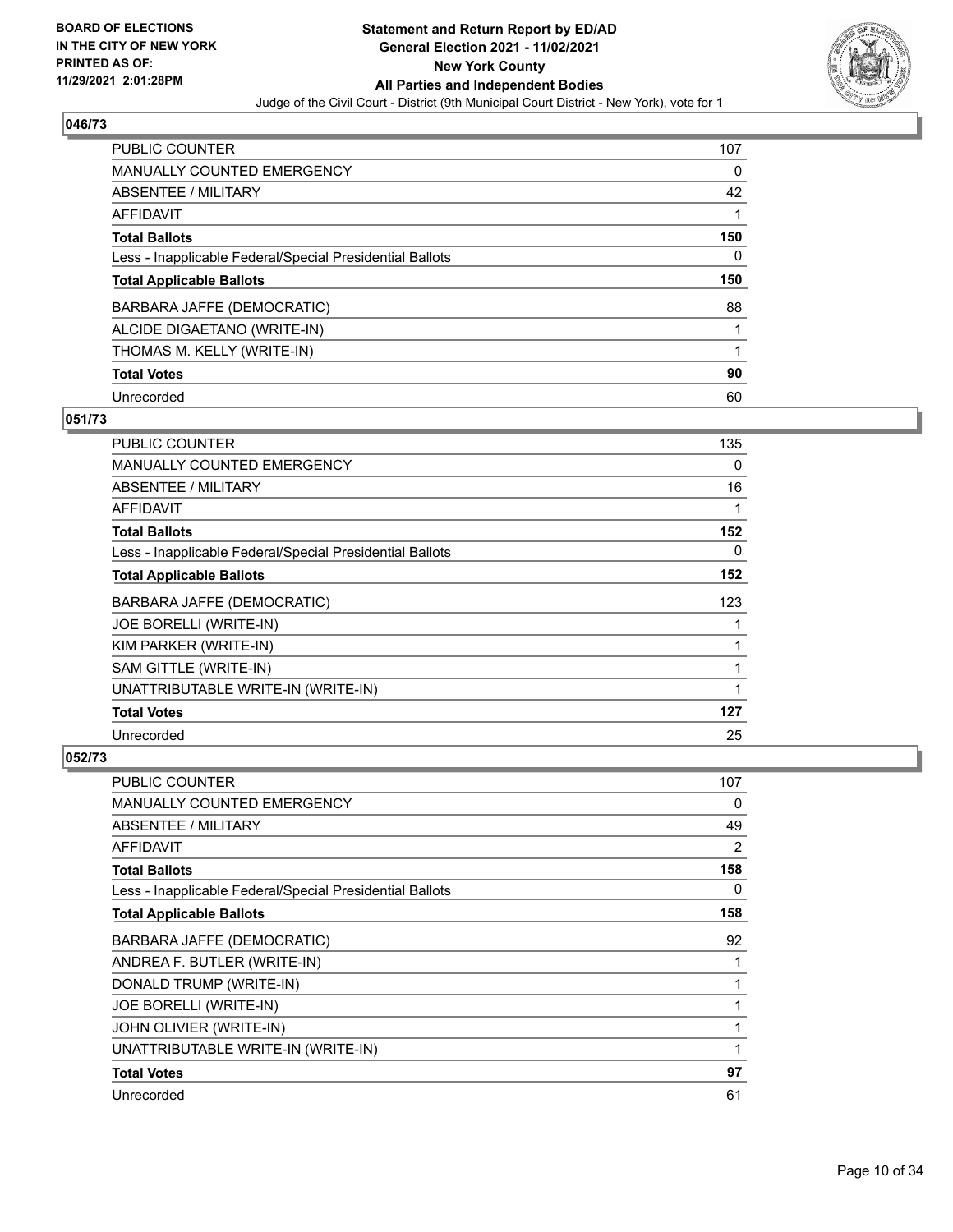

| <b>PUBLIC COUNTER</b>                                    | 161      |
|----------------------------------------------------------|----------|
| <b>MANUALLY COUNTED EMERGENCY</b>                        | 0        |
| ABSENTEE / MILITARY                                      | 25       |
| <b>AFFIDAVIT</b>                                         |          |
| <b>Total Ballots</b>                                     | 187      |
| Less - Inapplicable Federal/Special Presidential Ballots | $\Omega$ |
| <b>Total Applicable Ballots</b>                          | 187      |
| BARBARA JAFFE (DEMOCRATIC)                               | 140      |
| JOHN H. GALBRAITH (WRITE-IN)                             |          |
| KARA CHESTER (WRITE-IN)                                  |          |
| UNATTRIBUTABLE WRITE-IN (WRITE-IN)                       | 1        |
| <b>Total Votes</b>                                       | 143      |
| Unrecorded                                               | 44       |

#### **056/73**

| <b>PUBLIC COUNTER</b>                                    | 241 |
|----------------------------------------------------------|-----|
| <b>MANUALLY COUNTED EMERGENCY</b>                        | 0   |
| ABSENTEE / MILITARY                                      | 46  |
| <b>AFFIDAVIT</b>                                         |     |
| <b>Total Ballots</b>                                     | 288 |
| Less - Inapplicable Federal/Special Presidential Ballots | 0   |
| <b>Total Applicable Ballots</b>                          | 288 |
| BARBARA JAFFE (DEMOCRATIC)                               | 204 |
| ALAN ABRAMSON (WRITE-IN)                                 |     |
| ROBERT KATZ (WRITE-IN)                                   |     |
| UNATTRIBUTABLE WRITE-IN (WRITE-IN)                       | 2   |
| <b>Total Votes</b>                                       | 208 |
| Unrecorded                                               | 80  |

| <b>PUBLIC COUNTER</b>                                    | 207 |
|----------------------------------------------------------|-----|
| MANUALLY COUNTED EMERGENCY                               | 0   |
| ABSENTEE / MILITARY                                      | 65  |
| AFFIDAVIT                                                | 1   |
| <b>Total Ballots</b>                                     | 273 |
| Less - Inapplicable Federal/Special Presidential Ballots | 0   |
| <b>Total Applicable Ballots</b>                          | 273 |
| BARBARA JAFFE (DEMOCRATIC)                               | 176 |
| ETHAN MARCOVICI (WRITE-IN)                               |     |
| JOANNA BERS (WRITE-IN)                                   | 1   |
| MIKE MACDONALD (WRITE-IN)                                | 1   |
| UNATTRIBUTABLE WRITE-IN (WRITE-IN)                       | 1   |
| <b>Total Votes</b>                                       | 180 |
| Unrecorded                                               | 93  |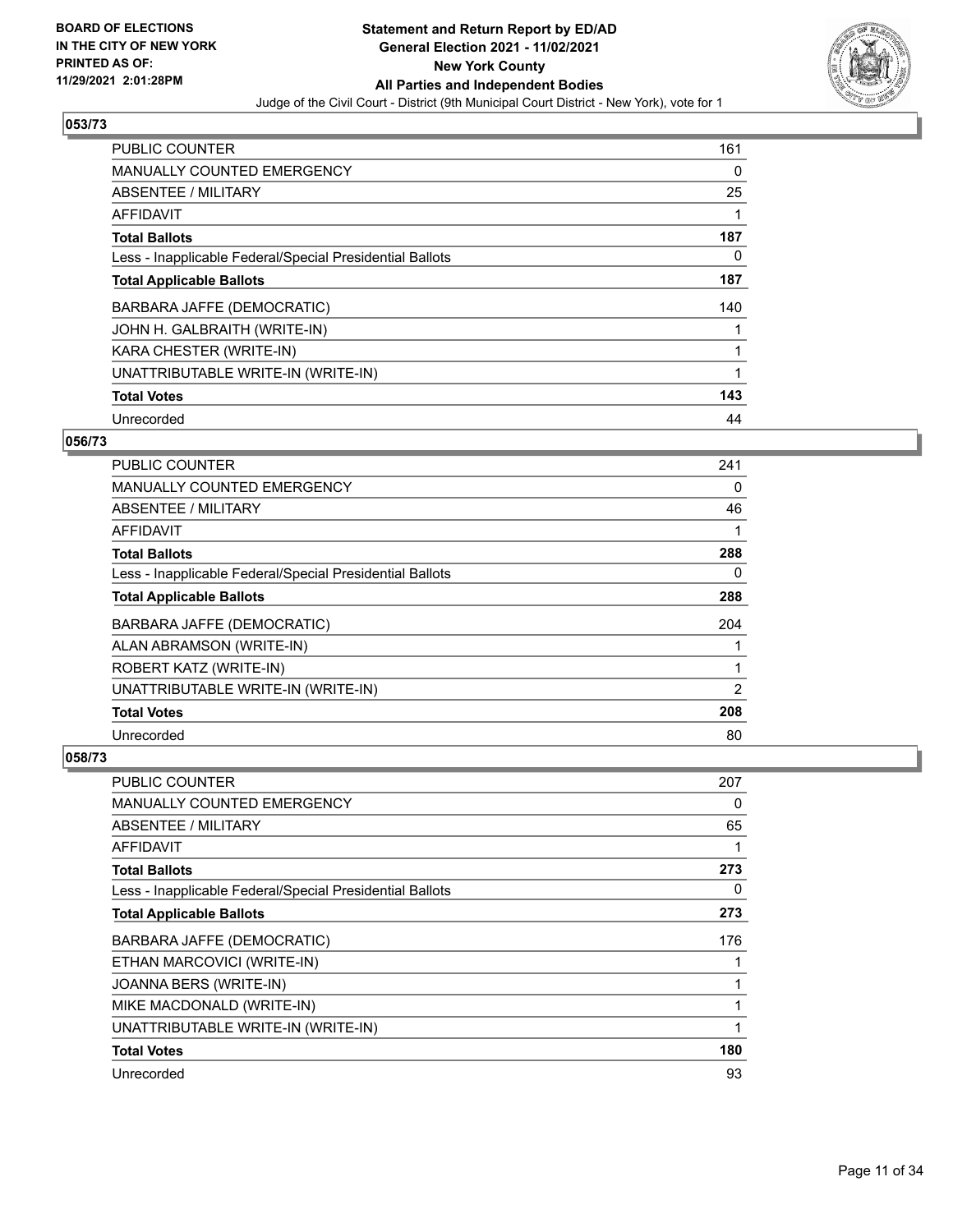

| <b>PUBLIC COUNTER</b>                                    | 210 |
|----------------------------------------------------------|-----|
| <b>MANUALLY COUNTED EMERGENCY</b>                        | 0   |
| ABSENTEE / MILITARY                                      | 34  |
| AFFIDAVIT                                                | 2   |
| <b>Total Ballots</b>                                     | 246 |
| Less - Inapplicable Federal/Special Presidential Ballots | 0   |
| <b>Total Applicable Ballots</b>                          | 246 |
| BARBARA JAFFE (DEMOCRATIC)                               | 168 |
| DONALD TRUMP (WRITE-IN)                                  |     |
| ELI FINKELSTEIN (WRITE-IN)                               |     |
| KENNETH FISHEL (WRITE-IN)                                | 1   |
| UNATTRIBUTABLE WRITE-IN (WRITE-IN)                       | 4   |
| <b>Total Votes</b>                                       | 175 |
| Unrecorded                                               | 71  |

## **061/73**

| PUBLIC COUNTER                                           | 151      |
|----------------------------------------------------------|----------|
| MANUALLY COUNTED EMERGENCY                               | $\Omega$ |
| <b>ABSENTEE / MILITARY</b>                               | 66       |
| AFFIDAVIT                                                | 4        |
| <b>Total Ballots</b>                                     | 221      |
| Less - Inapplicable Federal/Special Presidential Ballots | 0        |
| <b>Total Applicable Ballots</b>                          | 221      |
| BARBARA JAFFE (DEMOCRATIC)                               | 153      |
| <b>Total Votes</b>                                       | 153      |
| Unrecorded                                               | 68       |

| PUBLIC COUNTER                                           | 184 |
|----------------------------------------------------------|-----|
| <b>MANUALLY COUNTED EMERGENCY</b>                        | 0   |
| ABSENTEE / MILITARY                                      | 34  |
| AFFIDAVIT                                                | 0   |
| <b>Total Ballots</b>                                     | 218 |
| Less - Inapplicable Federal/Special Presidential Ballots | 0   |
| <b>Total Applicable Ballots</b>                          | 218 |
| BARBARA JAFFE (DEMOCRATIC)                               | 154 |
| ALEXANDRA COOPER (WRITE-IN)                              |     |
| JEFFREY PASS (WRITE-IN)                                  |     |
| RUDOLPH GIULIANI (WRITE-IN)                              |     |
| <b>Total Votes</b>                                       | 157 |
| Unrecorded                                               | 61  |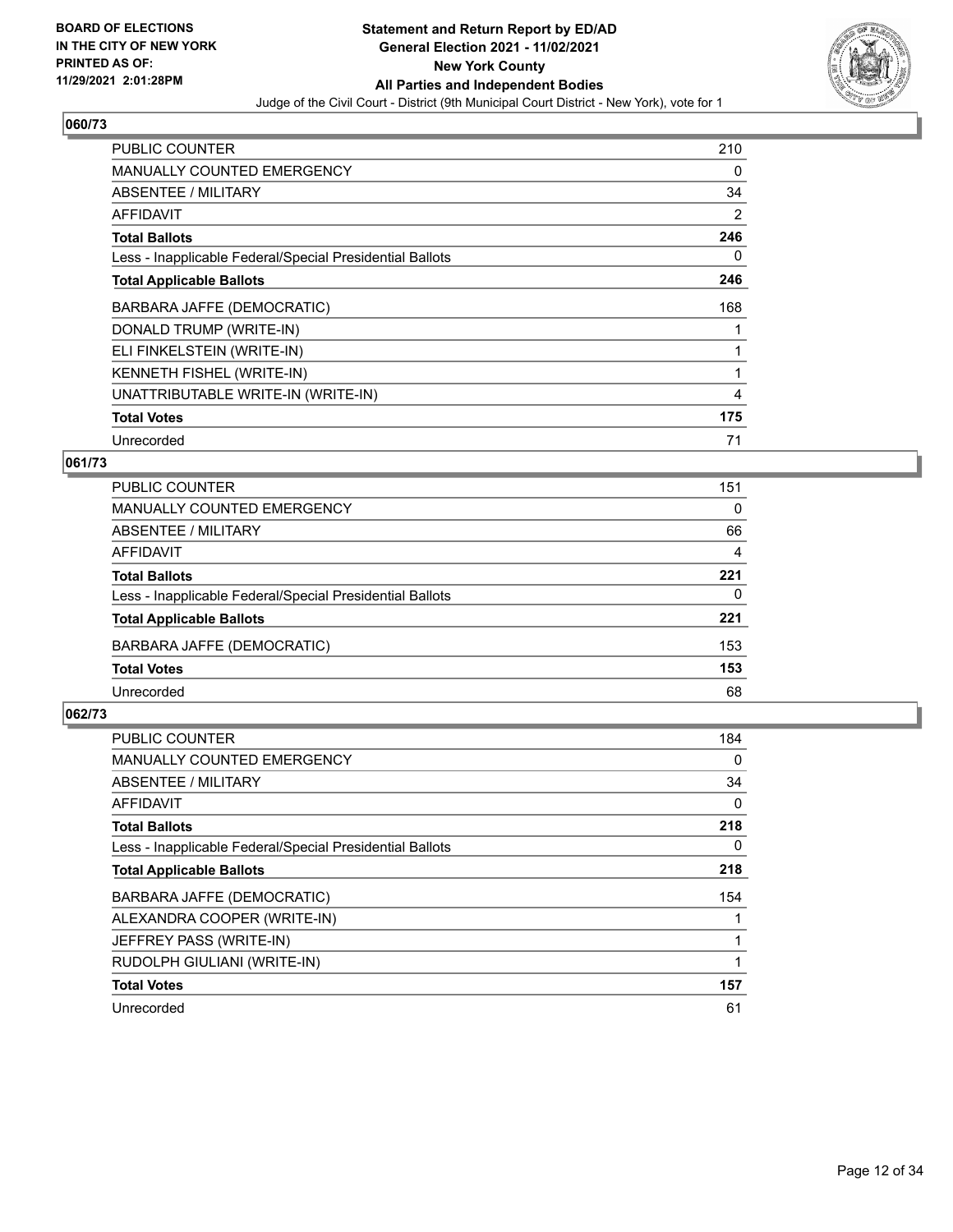

| PUBLIC COUNTER                                           | 251 |
|----------------------------------------------------------|-----|
| <b>MANUALLY COUNTED EMERGENCY</b>                        | 0   |
| <b>ABSENTEE / MILITARY</b>                               | 49  |
| AFFIDAVIT                                                | 2   |
| <b>Total Ballots</b>                                     | 302 |
| Less - Inapplicable Federal/Special Presidential Ballots | 0   |
| <b>Total Applicable Ballots</b>                          | 302 |
| BARBARA JAFFE (DEMOCRATIC)                               | 230 |
| ERIC O. COSTELLO (WRITE-IN)                              |     |
| UNATTRIBUTABLE WRITE-IN (WRITE-IN)                       | 1   |
| ZACH KASS (WRITE-IN)                                     |     |
| <b>Total Votes</b>                                       | 233 |
| Unrecorded                                               | 69  |

### **066/73**

| <b>PUBLIC COUNTER</b>                                    | 169      |
|----------------------------------------------------------|----------|
| MANUALLY COUNTED EMERGENCY                               | $\Omega$ |
| ABSENTEE / MILITARY                                      | 50       |
| AFFIDAVIT                                                | $\Omega$ |
| <b>Total Ballots</b>                                     | 219      |
| Less - Inapplicable Federal/Special Presidential Ballots | $\Omega$ |
| <b>Total Applicable Ballots</b>                          | 219      |
| BARBARA JAFFE (DEMOCRATIC)                               | 166      |
| <b>Total Votes</b>                                       | 166      |
| Unrecorded                                               | 53       |

| <b>PUBLIC COUNTER</b>                                    | 207            |
|----------------------------------------------------------|----------------|
| MANUALLY COUNTED EMERGENCY                               | 0              |
| ABSENTEE / MILITARY                                      | 50             |
| AFFIDAVIT                                                | 2              |
| <b>Total Ballots</b>                                     | 259            |
| Less - Inapplicable Federal/Special Presidential Ballots | 0              |
| <b>Total Applicable Ballots</b>                          | 259            |
| BARBARA JAFFE (DEMOCRATIC)                               | 180            |
| ARDON LIPTON (WRITE-IN)                                  |                |
| <b>GEORGE LIPTON (WRITE-IN)</b>                          |                |
| HANNAH S. MILLER (WRITE-IN)                              | $\overline{2}$ |
| UNATTRIBUTABLE WRITE-IN (WRITE-IN)                       |                |
| <b>Total Votes</b>                                       | 185            |
| Unrecorded                                               | 74             |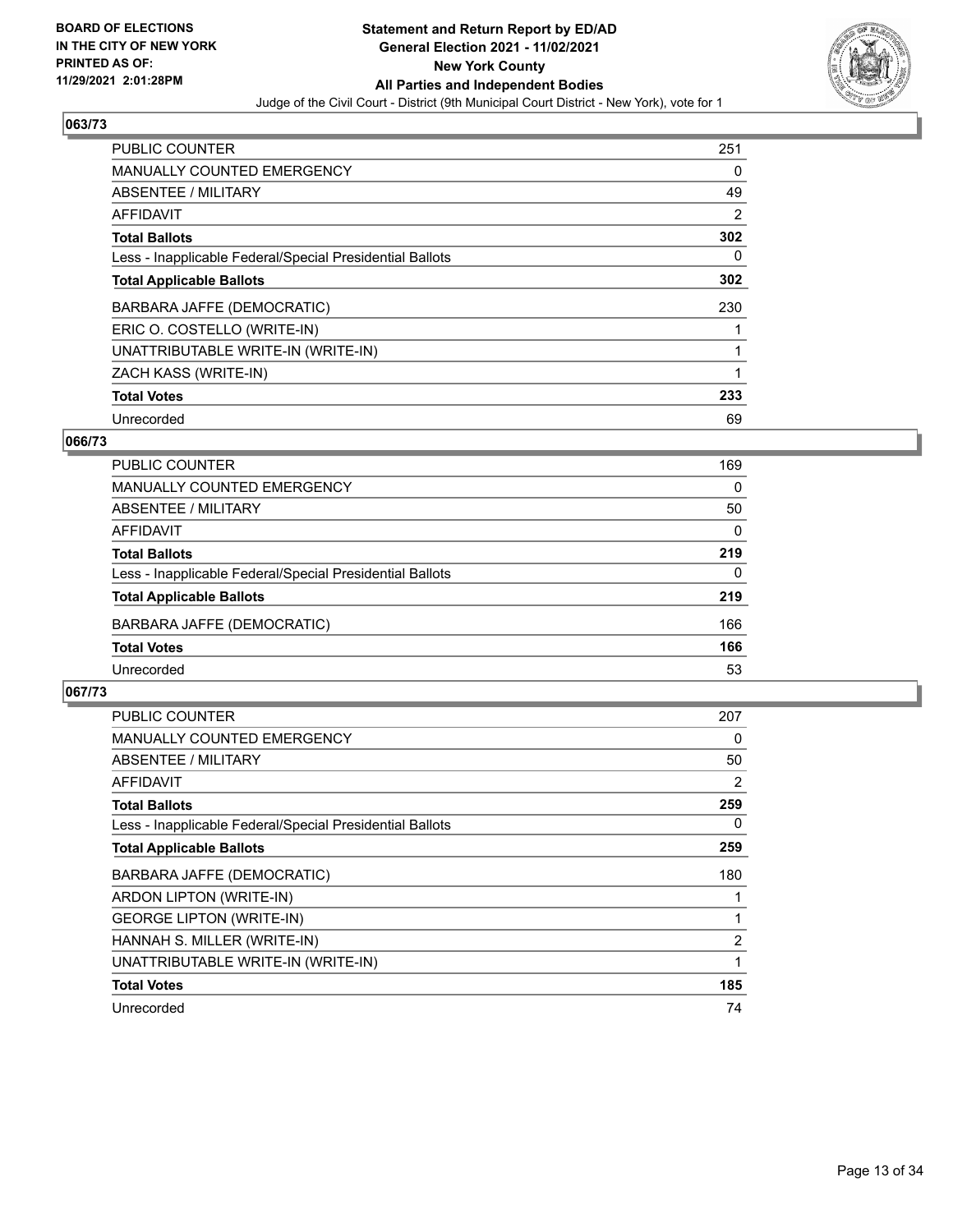

| <b>PUBLIC COUNTER</b>                                    | 196            |
|----------------------------------------------------------|----------------|
| <b>MANUALLY COUNTED EMERGENCY</b>                        | 0              |
| ABSENTEE / MILITARY                                      | 37             |
| <b>AFFIDAVIT</b>                                         | 2              |
| <b>Total Ballots</b>                                     | 235            |
| Less - Inapplicable Federal/Special Presidential Ballots | 0              |
| <b>Total Applicable Ballots</b>                          | 235            |
| BARBARA JAFFE (DEMOCRATIC)                               | 170            |
| ED HAYES (WRITE-IN)                                      | 1              |
| SUSAN BRECHLEY (WRITE-IN)                                | 2              |
| UNATTRIBUTABLE WRITE-IN (WRITE-IN)                       | $\overline{2}$ |
| <b>Total Votes</b>                                       | 175            |
| Unrecorded                                               | 60             |

### **072/73**

| <b>PUBLIC COUNTER</b>                                    | 203 |
|----------------------------------------------------------|-----|
| <b>MANUALLY COUNTED EMERGENCY</b>                        | 0   |
| ABSENTEE / MILITARY                                      | 32  |
| <b>AFFIDAVIT</b>                                         | 0   |
| <b>Total Ballots</b>                                     | 235 |
| Less - Inapplicable Federal/Special Presidential Ballots | 0   |
| <b>Total Applicable Ballots</b>                          | 235 |
| BARBARA JAFFE (DEMOCRATIC)                               | 174 |
| ELIZABETH WRIGHT (WRITE-IN)                              |     |
| RICK ELBAUN (WRITE-IN)                                   |     |
| UNATTRIBUTABLE WRITE-IN (WRITE-IN)                       |     |
| WILLIAM S. JANOVER (WRITE-IN)                            |     |
| <b>Total Votes</b>                                       | 178 |
| Unrecorded                                               | 57  |

| <b>PUBLIC COUNTER</b>                                    | 251         |
|----------------------------------------------------------|-------------|
| <b>MANUALLY COUNTED EMERGENCY</b>                        | 0           |
| ABSENTEE / MILITARY                                      | 46          |
| <b>AFFIDAVIT</b>                                         | 3           |
| <b>Total Ballots</b>                                     | 300         |
| Less - Inapplicable Federal/Special Presidential Ballots | 0           |
| <b>Total Applicable Ballots</b>                          | 300         |
| BARBARA JAFFE (DEMOCRATIC)                               | 239         |
| CHARLES WOLFE (WRITE-IN)                                 |             |
| DONALD TRUMP (WRITE-IN)                                  |             |
| MICHAEL BLOOMBERG (WRITE-IN)                             |             |
| SETH HERBERT (WRITE-IN)                                  |             |
| UNATTRIBUTABLE WRITE-IN (WRITE-IN)                       | $\mathbf 1$ |
| <b>Total Votes</b>                                       | 244         |
| Unrecorded                                               | 56          |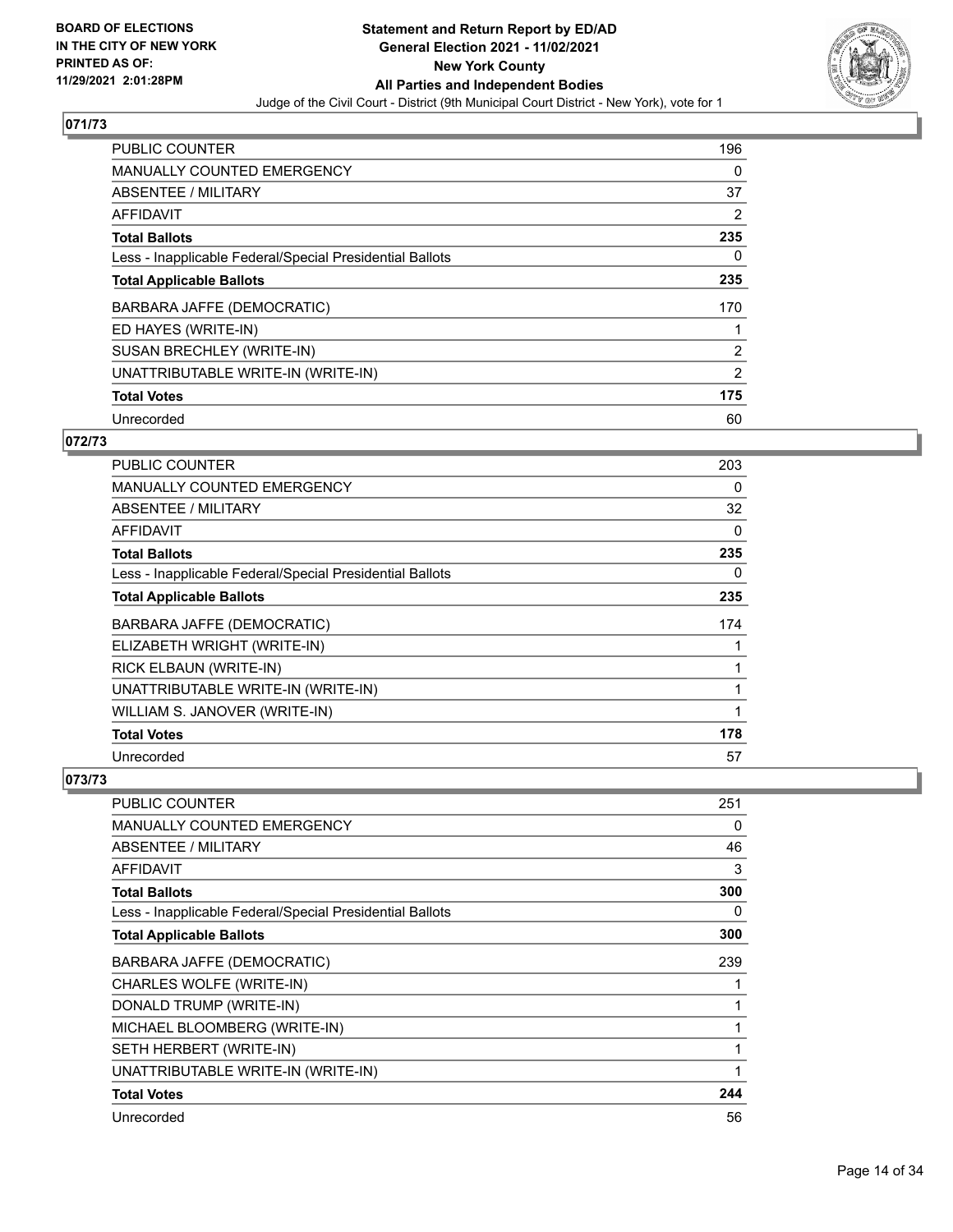

| PUBLIC COUNTER                                           | 266 |
|----------------------------------------------------------|-----|
| <b>MANUALLY COUNTED EMERGENCY</b>                        | 0   |
| ABSENTEE / MILITARY                                      | 50  |
| <b>AFFIDAVIT</b>                                         | 0   |
| <b>Total Ballots</b>                                     | 316 |
| Less - Inapplicable Federal/Special Presidential Ballots | 0   |
| <b>Total Applicable Ballots</b>                          | 316 |
| BARBARA JAFFE (DEMOCRATIC)                               | 237 |
| CURTIS A. SLIWA (WRITE-IN)                               |     |
| DOUGLAS FURTH (WRITE-IN)                                 | 2   |
| UNATTRIBUTABLE WRITE-IN (WRITE-IN)                       | 1   |
| <b>Total Votes</b>                                       | 241 |
| Unrecorded                                               | 75  |

### **077/73**

| <b>PUBLIC COUNTER</b>                                    | 180 |
|----------------------------------------------------------|-----|
| <b>MANUALLY COUNTED EMERGENCY</b>                        | 0   |
| ABSENTEE / MILITARY                                      | 32  |
| <b>AFFIDAVIT</b>                                         | 5   |
| <b>Total Ballots</b>                                     | 217 |
| Less - Inapplicable Federal/Special Presidential Ballots | 0   |
| <b>Total Applicable Ballots</b>                          | 217 |
| BARBARA JAFFE (DEMOCRATIC)                               | 168 |
| ALEXANDRA HANOVER (WRITE-IN)                             | 2   |
| JOAN MAHONEY (WRITE-IN)                                  | 1   |
| SOL SASSON (WRITE-IN)                                    | 1   |
| UNATTRIBUTABLE WRITE-IN (WRITE-IN)                       | 1   |
| <b>Total Votes</b>                                       | 173 |
| Unrecorded                                               | 44  |

| PUBLIC COUNTER                                           | 225      |
|----------------------------------------------------------|----------|
| MANUALLY COUNTED EMERGENCY                               | $\Omega$ |
| ABSENTEE / MILITARY                                      | 49       |
| AFFIDAVIT                                                |          |
| <b>Total Ballots</b>                                     | 275      |
| Less - Inapplicable Federal/Special Presidential Ballots | 0        |
| <b>Total Applicable Ballots</b>                          | 275      |
| BARBARA JAFFE (DEMOCRATIC)                               | 208      |
| UNATTRIBUTABLE WRITE-IN (WRITE-IN)                       | 2        |
| <b>Total Votes</b>                                       | 210      |
| Unrecorded                                               | 65       |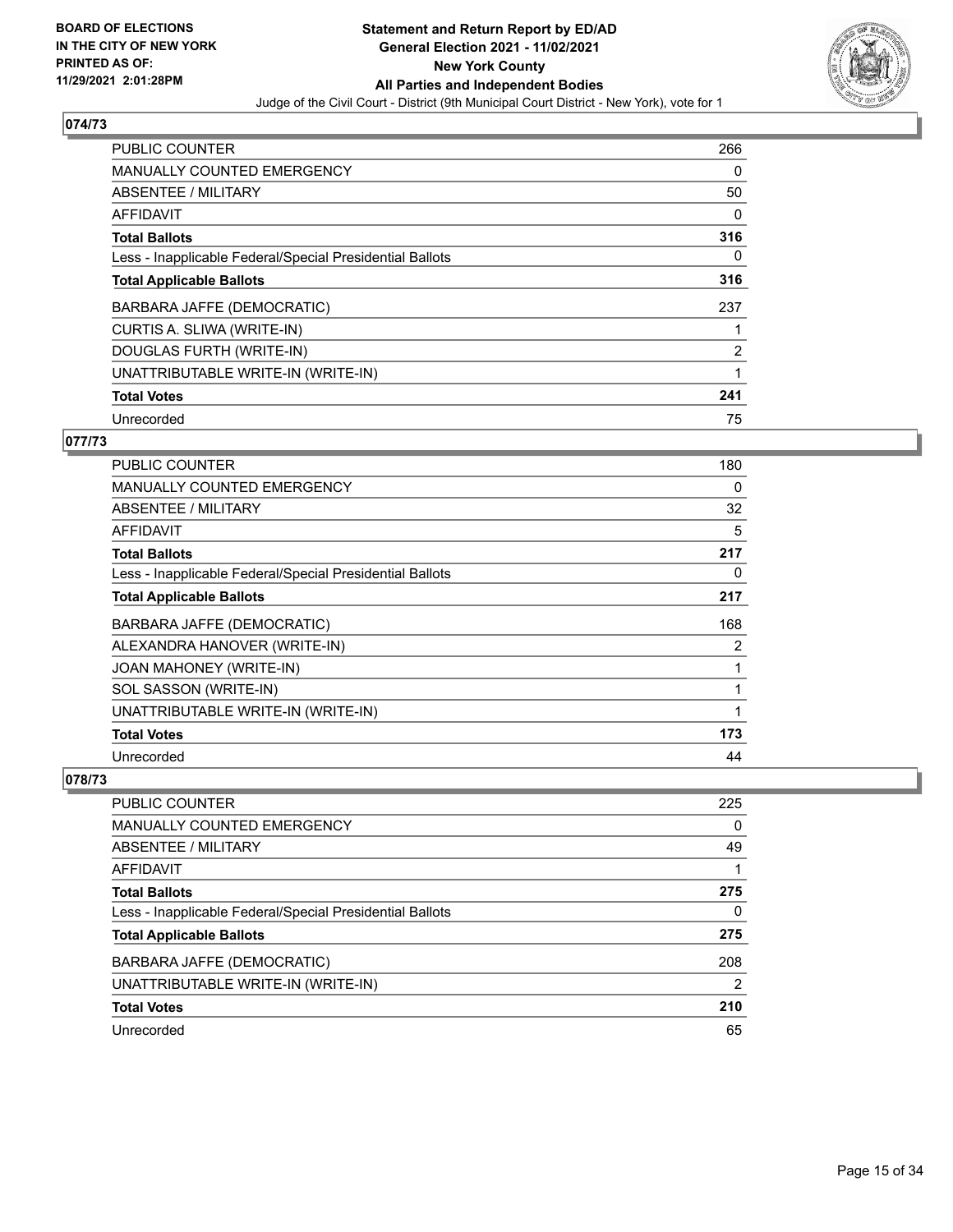

| <b>PUBLIC COUNTER</b>                                    | 269 |
|----------------------------------------------------------|-----|
| MANUALLY COUNTED EMERGENCY                               | 0   |
| ABSENTEE / MILITARY                                      | 84  |
| <b>AFFIDAVIT</b>                                         | 0   |
| <b>Total Ballots</b>                                     | 353 |
| Less - Inapplicable Federal/Special Presidential Ballots | 0   |
| <b>Total Applicable Ballots</b>                          | 353 |
| BARBARA JAFFE (DEMOCRATIC)                               | 264 |
| CURTIS A. SLIWA (WRITE-IN)                               |     |
| RICHARD O'TOOLE (WRITE-IN)                               |     |
| ROSS BARBOUR (WRITE-IN)                                  |     |
| SCOTT BEZSHAR (WRITE-IN)                                 |     |
| UNATTRIBUTABLE WRITE-IN (WRITE-IN)                       |     |
| <b>Total Votes</b>                                       | 269 |
| Unrecorded                                               | 84  |

## **080/73**

| 324 |
|-----|
| 0   |
| 39  |
| 4   |
| 367 |
| 0   |
| 367 |
| 291 |
|     |
| 1   |
| 1   |
| 1   |
| 1   |
| 3   |
| 299 |
| 68  |
|     |

| <b>PUBLIC COUNTER</b>                                    | 206      |
|----------------------------------------------------------|----------|
| <b>MANUALLY COUNTED EMERGENCY</b>                        | 0        |
| ABSENTEE / MILITARY                                      | 48       |
| <b>AFFIDAVIT</b>                                         | $\Omega$ |
| <b>Total Ballots</b>                                     | 254      |
| Less - Inapplicable Federal/Special Presidential Ballots | 0        |
| <b>Total Applicable Ballots</b>                          | 254      |
| BARBARA JAFFE (DEMOCRATIC)                               | 198      |
| DONALD TRUMP (WRITE-IN)                                  | 3        |
| RUDOLPH GIULIANI (WRITE-IN)                              | 1        |
| <b>Total Votes</b>                                       | 202      |
| Unrecorded                                               | 52       |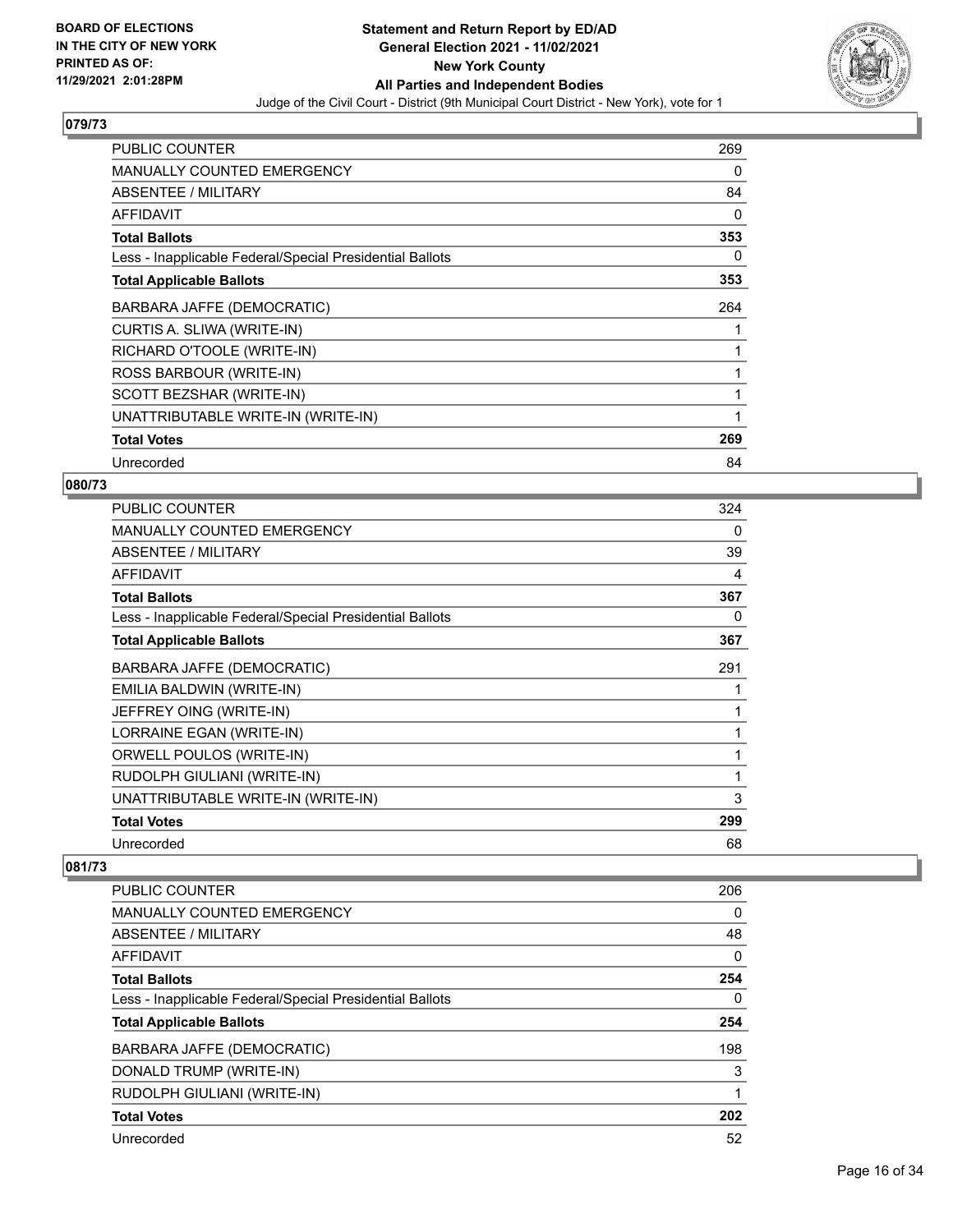

| PUBLIC COUNTER                                           | 180 |
|----------------------------------------------------------|-----|
| <b>MANUALLY COUNTED EMERGENCY</b>                        | 0   |
| ABSENTEE / MILITARY                                      | 42  |
| <b>AFFIDAVIT</b>                                         | 0   |
| <b>Total Ballots</b>                                     | 222 |
| Less - Inapplicable Federal/Special Presidential Ballots | 0   |
| <b>Total Applicable Ballots</b>                          | 222 |
| BARBARA JAFFE (DEMOCRATIC)                               | 170 |
| CORY EVANS (WRITE-IN)                                    |     |
| MITT ROMNEY (WRITE-IN)                                   |     |
| <b>Total Votes</b>                                       | 172 |
| Unrecorded                                               | 50  |

| <b>PUBLIC COUNTER</b>                                    | 305            |
|----------------------------------------------------------|----------------|
| <b>MANUALLY COUNTED EMERGENCY</b>                        | 0              |
| ABSENTEE / MILITARY                                      | 66             |
| <b>AFFIDAVIT</b>                                         | 0              |
| <b>Total Ballots</b>                                     | 371            |
| Less - Inapplicable Federal/Special Presidential Ballots | 0              |
| <b>Total Applicable Ballots</b>                          | 371            |
| BARBARA JAFFE (DEMOCRATIC)                               | 293            |
| <b>ANTHONY MOHEN (WRITE-IN)</b>                          | 1              |
| BERNADETTE ROGAN (WRITE-IN)                              | 1              |
| DENNIS P. RUSH (WRITE-IN)                                | 1              |
| JOHN LEVIN (WRITE-IN)                                    | 1              |
| MICHAEL BLOOMBERG (WRITE-IN)                             | $\overline{2}$ |
| REBECCA GINGOLD (WRITE-IN)                               | 1              |
| ROSLYN D. ANDERSON (WRITE-IN)                            | 1              |
| UNATTRIBUTABLE WRITE-IN (WRITE-IN)                       | 1              |
| <b>WILLIAM TOTA (WRITE-IN)</b>                           | 1              |
| <b>Total Votes</b>                                       | 303            |
| Unrecorded                                               | 68             |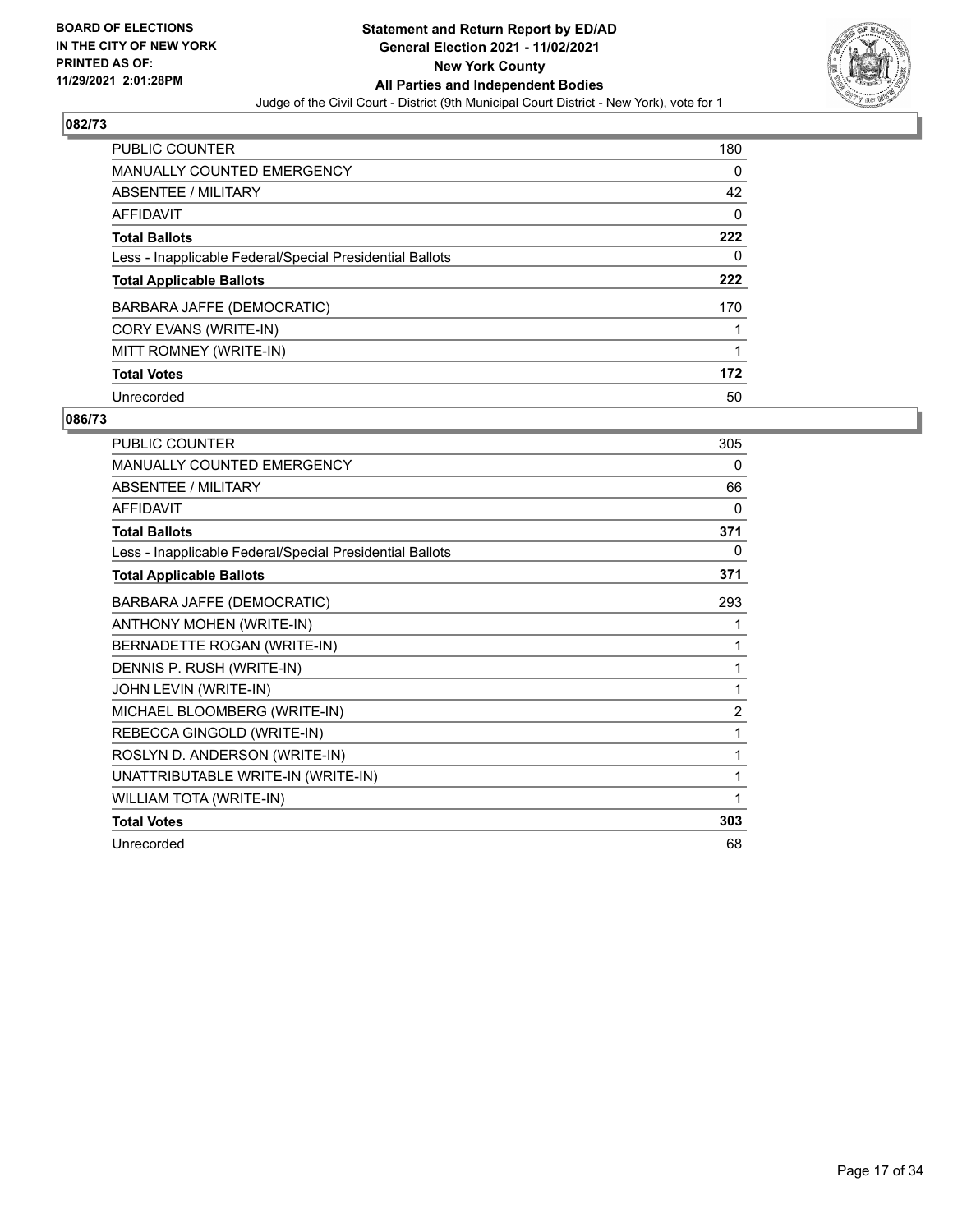

| <b>PUBLIC COUNTER</b>                                    | 269 |
|----------------------------------------------------------|-----|
| <b>MANUALLY COUNTED EMERGENCY</b>                        | 0   |
| <b>ABSENTEE / MILITARY</b>                               | 46  |
| AFFIDAVIT                                                | 4   |
| <b>Total Ballots</b>                                     | 319 |
| Less - Inapplicable Federal/Special Presidential Ballots | 0   |
| <b>Total Applicable Ballots</b>                          | 319 |
| BARBARA JAFFE (DEMOCRATIC)                               | 242 |
| MARK SMITH (WRITE-IN)                                    |     |
| MITT ROMNEY (WRITE-IN)                                   |     |
| RUDOLPH GIULIANI (WRITE-IN)                              |     |
| UNATTRIBUTABLE WRITE-IN (WRITE-IN)                       |     |
| <b>Total Votes</b>                                       | 246 |
| Unrecorded                                               | 73  |

## **088/73**

| <b>PUBLIC COUNTER</b>                                    | 195      |
|----------------------------------------------------------|----------|
| MANUALLY COUNTED EMERGENCY                               | $\Omega$ |
| ABSENTEE / MILITARY                                      | 15       |
| AFFIDAVIT                                                |          |
| <b>Total Ballots</b>                                     | 211      |
| Less - Inapplicable Federal/Special Presidential Ballots | 0        |
| <b>Total Applicable Ballots</b>                          | 211      |
| BARBARA JAFFE (DEMOCRATIC)                               | 165      |
| NICHOLAS J. BERTHA III (WRITE-IN)                        | 2        |
| <b>Total Votes</b>                                       | 167      |
| Unrecorded                                               | 44       |

| <b>PUBLIC COUNTER</b>                                    | 248 |
|----------------------------------------------------------|-----|
| <b>MANUALLY COUNTED EMERGENCY</b>                        | 0   |
| ABSENTEE / MILITARY                                      | 55  |
| AFFIDAVIT                                                | 3   |
| <b>Total Ballots</b>                                     | 306 |
| Less - Inapplicable Federal/Special Presidential Ballots | 0   |
| <b>Total Applicable Ballots</b>                          | 306 |
| BARBARA JAFFE (DEMOCRATIC)                               | 236 |
| DERRICK ROSE (WRITE-IN)                                  |     |
| MICHAEL BINIAWEWITZ (WRITE-IN)                           |     |
| UNATTRIBUTABLE WRITE-IN (WRITE-IN)                       | 2   |
| <b>Total Votes</b>                                       | 240 |
| Unrecorded                                               | 66  |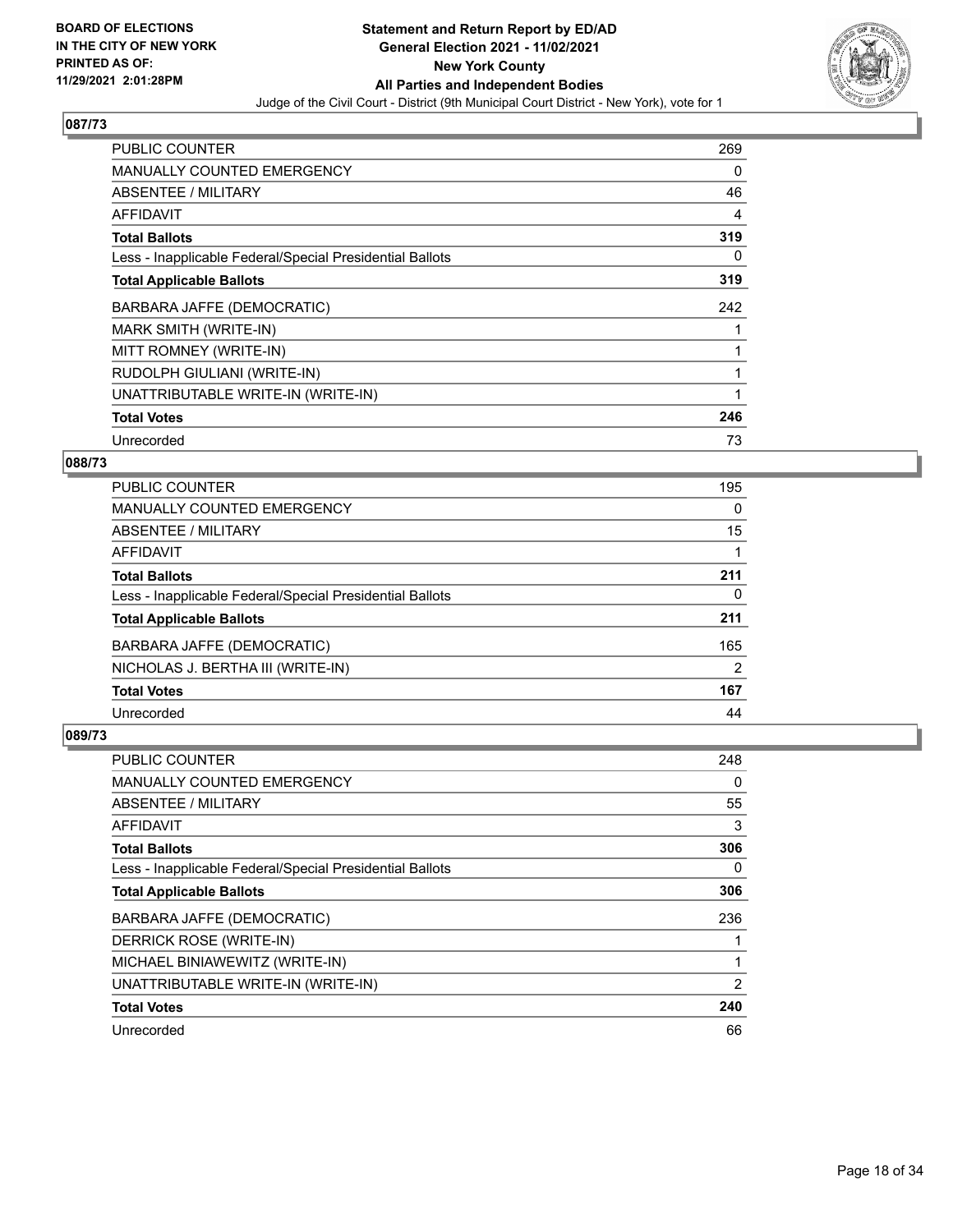

| <b>PUBLIC COUNTER</b>                                    | 263 |
|----------------------------------------------------------|-----|
| <b>MANUALLY COUNTED EMERGENCY</b>                        | 0   |
| <b>ABSENTEE / MILITARY</b>                               | 36  |
| <b>AFFIDAVIT</b>                                         | 2   |
| <b>Total Ballots</b>                                     | 301 |
| Less - Inapplicable Federal/Special Presidential Ballots | 0   |
| <b>Total Applicable Ballots</b>                          | 301 |
| BARBARA JAFFE (DEMOCRATIC)                               | 230 |
| ADAM SUSSMAN (WRITE-IN)                                  | 1   |
| GAIL R. GREMSE (WRITE-IN)                                | 1   |
| <b>GLENN FINE (WRITE-IN)</b>                             | 1   |
| HENRY BERGER (WRITE-IN)                                  | 1   |
| LLOYD HELLER (WRITE-IN)                                  | 1   |
| PETER WALLACE (WRITE-IN)                                 | 1   |
| ROBERT MORGAN (WRITE-IN)                                 | 1   |
| VALERIE SHERMAN BROAD (WRITE-IN)                         | 1   |
| <b>Total Votes</b>                                       | 238 |
| Unrecorded                                               | 63  |

| <b>PUBLIC COUNTER</b>                                    | 266 |
|----------------------------------------------------------|-----|
| MANUALLY COUNTED EMERGENCY                               | 0   |
| ABSENTEE / MILITARY                                      | 34  |
| <b>AFFIDAVIT</b>                                         | 3   |
| <b>Total Ballots</b>                                     | 303 |
| Less - Inapplicable Federal/Special Presidential Ballots | 0   |
| <b>Total Applicable Ballots</b>                          | 303 |
| BARBARA JAFFE (DEMOCRATIC)                               | 229 |
| <b>BRADLEE PESCE (WRITE-IN)</b>                          |     |
| CURTIS A. SLIWA (WRITE-IN)                               |     |
| <b>GREG PALM (WRITE-IN)</b>                              |     |
| LOUIS PRIMA (WRITE-IN)                                   | 1   |
| SETH LEUTER (WRITE-IN)                                   | 1   |
| UNATTRIBUTABLE WRITE-IN (WRITE-IN)                       | 3   |
| <b>Total Votes</b>                                       | 237 |
| Unrecorded                                               | 66  |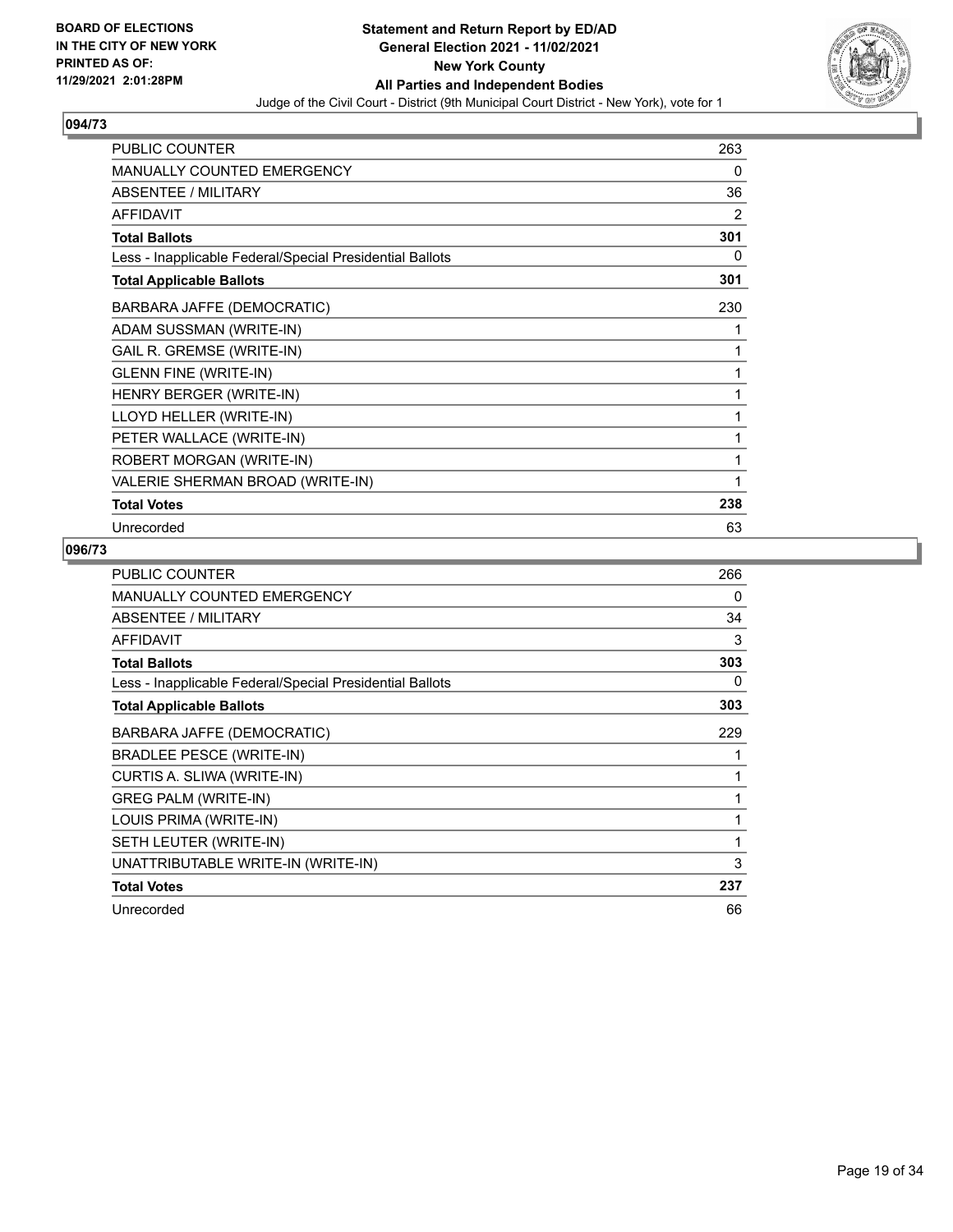

| <b>PUBLIC COUNTER</b>                                    | 298 |
|----------------------------------------------------------|-----|
| <b>MANUALLY COUNTED EMERGENCY</b>                        | 0   |
| ABSENTEE / MILITARY                                      | 47  |
| <b>AFFIDAVIT</b>                                         | 2   |
| <b>Total Ballots</b>                                     | 347 |
| Less - Inapplicable Federal/Special Presidential Ballots | 0   |
| <b>Total Applicable Ballots</b>                          | 347 |
| BARBARA JAFFE (DEMOCRATIC)                               | 263 |
| ELANOR ROSEVELT (WRITE-IN)                               | 1   |
| MANNY ALICANDRO (WRITE-IN)                               | 1   |
| MATTHEW BRIEF (WRITE-IN)                                 | 1   |
| MELISSA DIPIETRO (WRITE-IN)                              | 1   |
| PHILIP MARTINI (WRITE-IN)                                | 1   |
| <b>RENEE BERNSTEIN (WRITE-IN)</b>                        | 1   |
| UNATTRIBUTABLE WRITE-IN (WRITE-IN)                       | 4   |
| WAYNE MILLER (WRITE-IN)                                  | 1   |
| <b>Total Votes</b>                                       | 274 |
| Unrecorded                                               | 73  |

# **105/73**

| <b>PUBLIC COUNTER</b>                                    | 160 |
|----------------------------------------------------------|-----|
| MANUALLY COUNTED EMERGENCY                               | 0   |
| ABSENTEE / MILITARY                                      | 62  |
| <b>AFFIDAVIT</b>                                         | 0   |
| <b>Total Ballots</b>                                     | 222 |
| Less - Inapplicable Federal/Special Presidential Ballots | 0   |
| <b>Total Applicable Ballots</b>                          | 222 |
| BARBARA JAFFE (DEMOCRATIC)                               | 147 |
| <b>GABRIELLA DAVIDSON (WRITE-IN)</b>                     |     |
| JOHN ROBERTS (WRITE-IN)                                  |     |
| MICHAEL J. GOLIA (WRITE-IN)                              |     |
| THOMAS DEWEY (WRITE-IN)                                  |     |
| <b>Total Votes</b>                                       | 151 |
| Unrecorded                                               | 71  |

| <b>PUBLIC COUNTER</b>                                    | 161      |
|----------------------------------------------------------|----------|
| MANUALLY COUNTED EMERGENCY                               | 0        |
| ABSENTEE / MILITARY                                      | 37       |
| AFFIDAVIT                                                |          |
| <b>Total Ballots</b>                                     | 199      |
| Less - Inapplicable Federal/Special Presidential Ballots | $\Omega$ |
| <b>Total Applicable Ballots</b>                          | 199      |
| BARBARA JAFFE (DEMOCRATIC)                               | 161      |
| <b>Total Votes</b>                                       | 161      |
| Unrecorded                                               | 38       |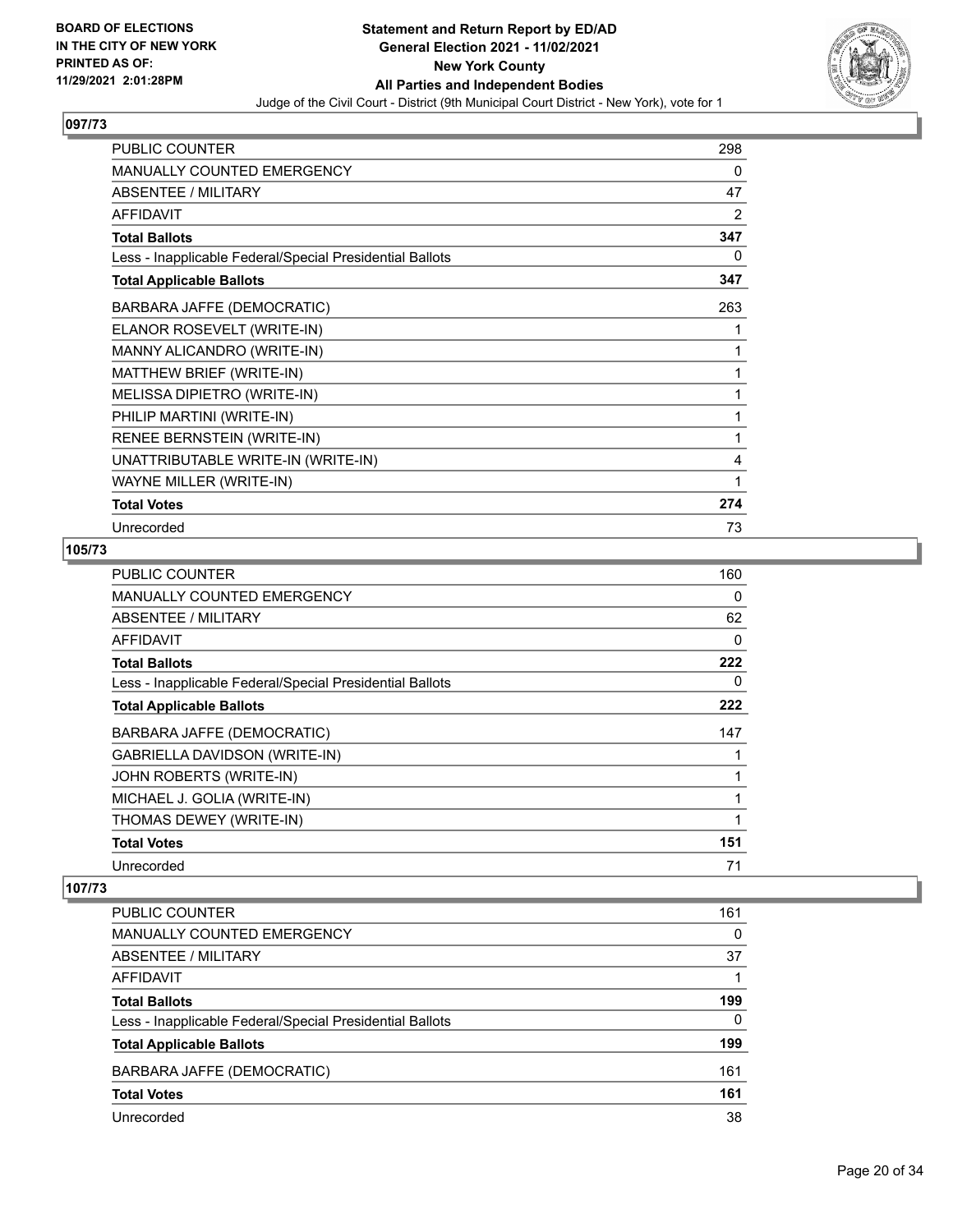

| <b>PUBLIC COUNTER</b>                                    | 117 |
|----------------------------------------------------------|-----|
| <b>MANUALLY COUNTED EMERGENCY</b>                        | 0   |
| ABSENTEE / MILITARY                                      | 15  |
| AFFIDAVIT                                                |     |
| <b>Total Ballots</b>                                     | 133 |
| Less - Inapplicable Federal/Special Presidential Ballots | 0   |
| <b>Total Applicable Ballots</b>                          | 133 |
| BARBARA JAFFE (DEMOCRATIC)                               | 103 |
| ELVIS BEST (WRITE-IN)                                    |     |
| <b>JASON REECE (WRITE-IN)</b>                            | 2   |
| MICHAEL J O' BRIEN (WRITE-IN)                            | 1   |
| UNATTRIBUTABLE WRITE-IN (WRITE-IN)                       | 2   |
| <b>Total Votes</b>                                       | 109 |
| Unrecorded                                               | 24  |

## **056/74**

| <b>PUBLIC COUNTER</b>                                    | 189 |
|----------------------------------------------------------|-----|
| MANUALLY COUNTED EMERGENCY                               | 0   |
| ABSENTEE / MILITARY                                      | 37  |
| AFFIDAVIT                                                | 0   |
| <b>Total Ballots</b>                                     | 226 |
| Less - Inapplicable Federal/Special Presidential Ballots | 0   |
| <b>Total Applicable Ballots</b>                          | 226 |
| BARBARA JAFFE (DEMOCRATIC)                               | 184 |
| PIERRE BUHLER (WRITE-IN)                                 |     |
| SANDEEP PURI (WRITE-IN)                                  |     |
| UNATTRIBUTABLE WRITE-IN (WRITE-IN)                       | 1   |
| WILLIAM H. TAFT (WRITE-IN)                               |     |
| <b>Total Votes</b>                                       | 188 |
| Unrecorded                                               | 38  |

| PUBLIC COUNTER                                           | 172      |
|----------------------------------------------------------|----------|
| <b>MANUALLY COUNTED EMERGENCY</b>                        | $\Omega$ |
| ABSENTEE / MILITARY                                      | 22       |
| AFFIDAVIT                                                | 4        |
| <b>Total Ballots</b>                                     | 198      |
| Less - Inapplicable Federal/Special Presidential Ballots | 0        |
| <b>Total Applicable Ballots</b>                          | 198      |
| BARBARA JAFFE (DEMOCRATIC)                               | 168      |
| <b>Total Votes</b>                                       | 168      |
| Unrecorded                                               | 30       |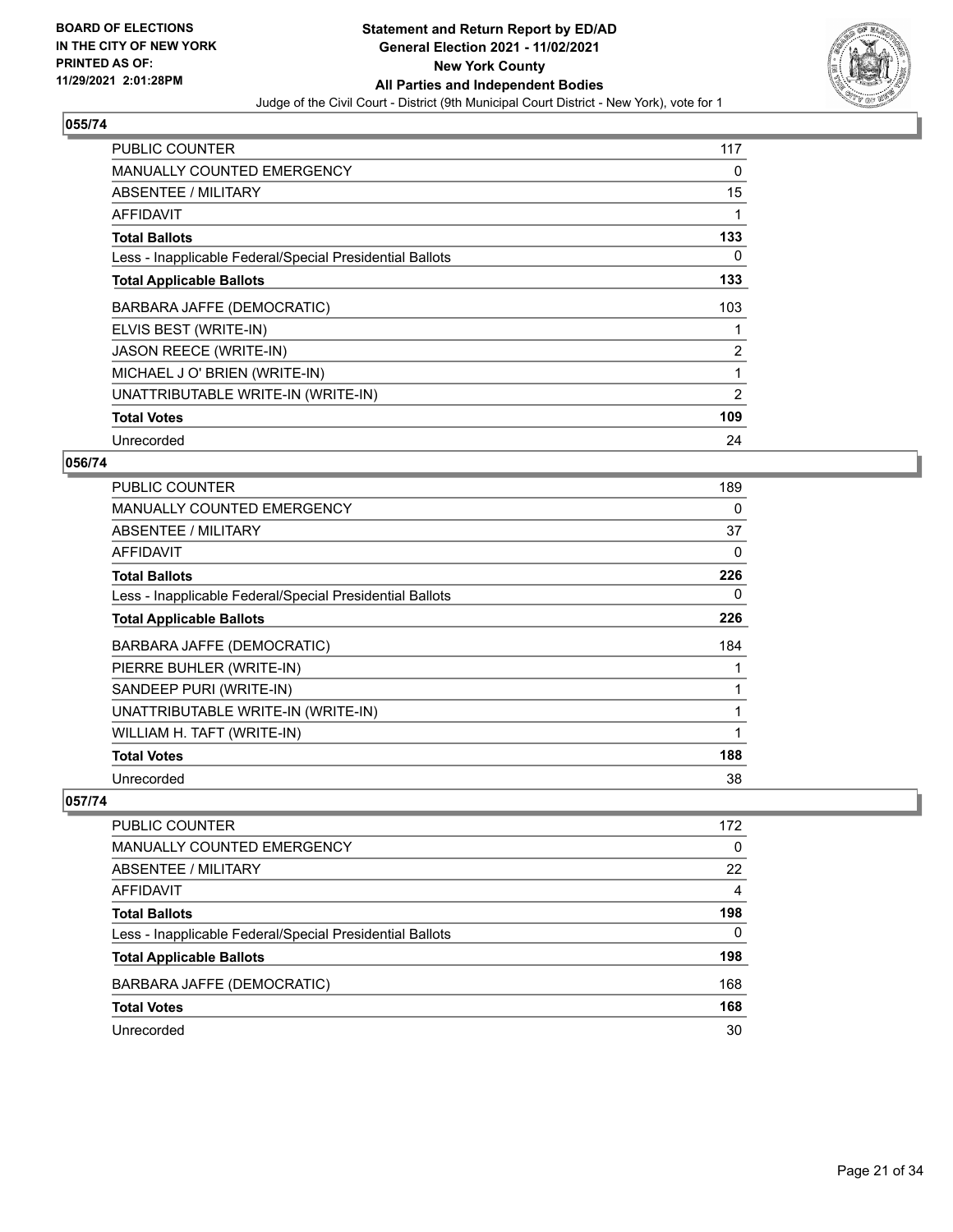

| PUBLIC COUNTER                                           | 283            |
|----------------------------------------------------------|----------------|
| <b>MANUALLY COUNTED EMERGENCY</b>                        | 0              |
| ABSENTEE / MILITARY                                      | 30             |
| <b>AFFIDAVIT</b>                                         | 3              |
| <b>Total Ballots</b>                                     | 316            |
| Less - Inapplicable Federal/Special Presidential Ballots | $\Omega$       |
| <b>Total Applicable Ballots</b>                          | 316            |
| BARBARA JAFFE (DEMOCRATIC)                               | 261            |
| CHARLES TALISSE (WRITE-IN)                               |                |
| DANIEL JONES (WRITE-IN)                                  |                |
| UNATTRIBUTABLE WRITE-IN (WRITE-IN)                       | $\mathfrak{p}$ |
| <b>Total Votes</b>                                       | 265            |
| Unrecorded                                               | 51             |

#### **002/75**

| <b>PUBLIC COUNTER</b>                                    | 268 |
|----------------------------------------------------------|-----|
| <b>MANUALLY COUNTED EMERGENCY</b>                        | 0   |
| ABSENTEE / MILITARY                                      | 60  |
| AFFIDAVIT                                                | 2   |
| <b>Total Ballots</b>                                     | 330 |
| Less - Inapplicable Federal/Special Presidential Ballots | 0   |
| <b>Total Applicable Ballots</b>                          | 330 |
| BARBARA JAFFE (DEMOCRATIC)                               | 288 |
| STEPHANIE SPRINGER (WRITE-IN)                            |     |
| UNATTRIBUTABLE WRITE-IN (WRITE-IN)                       | 2   |
| <b>Total Votes</b>                                       | 291 |
| Unrecorded                                               | 39  |

| <b>PUBLIC COUNTER</b>                                    | 141      |
|----------------------------------------------------------|----------|
| <b>MANUALLY COUNTED EMERGENCY</b>                        | $\Omega$ |
| <b>ABSENTEE / MILITARY</b>                               | 13       |
| AFFIDAVIT                                                | $\Omega$ |
| <b>Total Ballots</b>                                     | 154      |
| Less - Inapplicable Federal/Special Presidential Ballots | 0        |
| <b>Total Applicable Ballots</b>                          | 154      |
| BARBARA JAFFE (DEMOCRATIC)                               | 132      |
| JUDITH SHEINDLIN (WRITE-IN)                              |          |
| <b>Total Votes</b>                                       | 133      |
| Unrecorded                                               | 21       |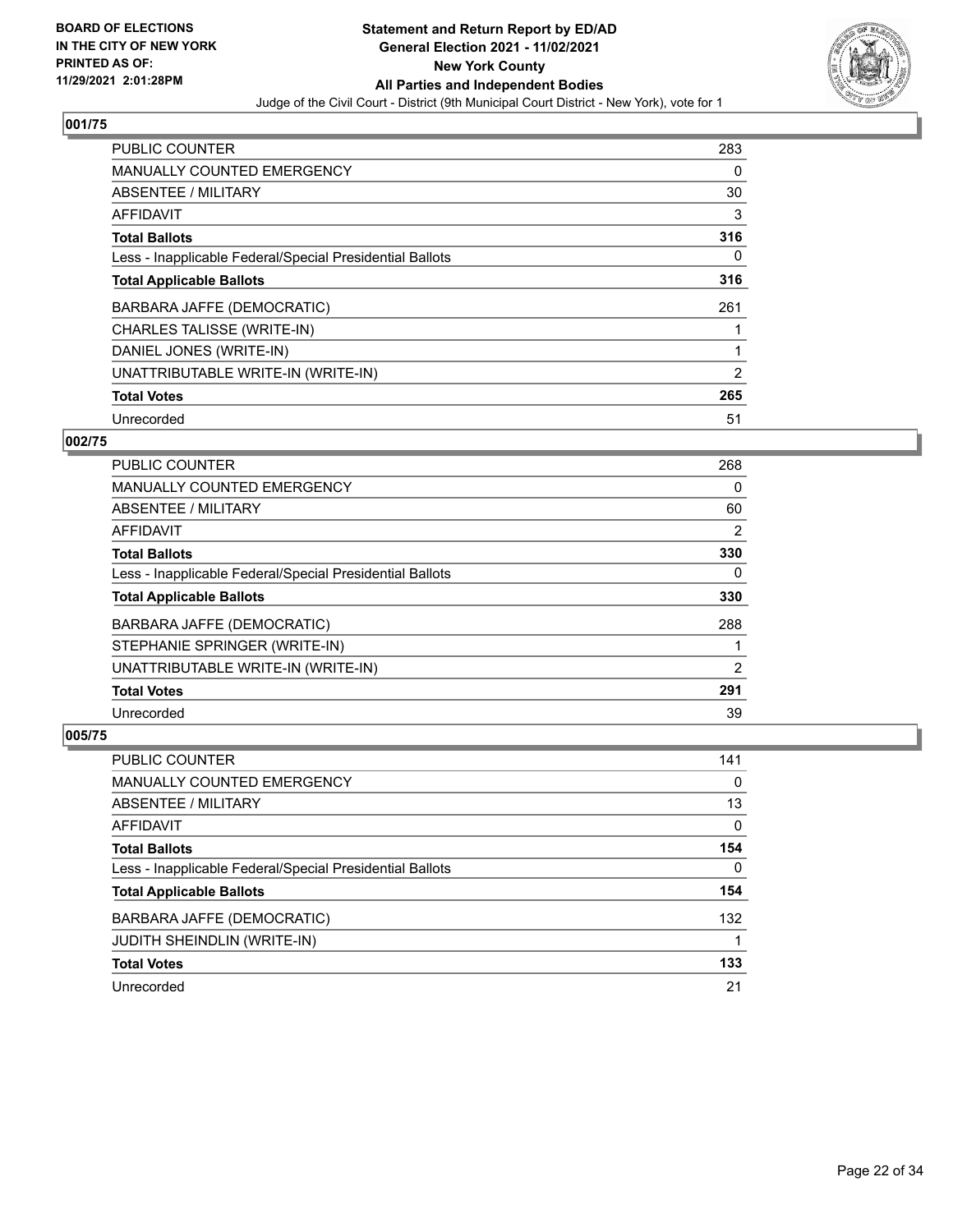

| PUBLIC COUNTER                                           | 346            |
|----------------------------------------------------------|----------------|
| <b>MANUALLY COUNTED EMERGENCY</b>                        | 0              |
| ABSENTEE / MILITARY                                      | 47             |
| <b>AFFIDAVIT</b>                                         | 4              |
| <b>Total Ballots</b>                                     | 397            |
| Less - Inapplicable Federal/Special Presidential Ballots | 0              |
| <b>Total Applicable Ballots</b>                          | 397            |
| BARBARA JAFFE (DEMOCRATIC)                               | 324            |
| <b>JOSEPH CARACCIO (WRITE-IN)</b>                        |                |
| MICHAEL SINENSKY (WRITE-IN)                              |                |
| UNATTRIBUTABLE WRITE-IN (WRITE-IN)                       | $\overline{2}$ |
| <b>Total Votes</b>                                       | 328            |
| Unrecorded                                               | 69             |

#### **007/75**

| <b>PUBLIC COUNTER</b>                                    | 260      |
|----------------------------------------------------------|----------|
| MANUALLY COUNTED EMERGENCY                               | 0        |
| ABSENTEE / MILITARY                                      | 36       |
| <b>AFFIDAVIT</b>                                         | $\Omega$ |
| <b>Total Ballots</b>                                     | 296      |
| Less - Inapplicable Federal/Special Presidential Ballots | 0        |
| <b>Total Applicable Ballots</b>                          | 296      |
| BARBARA JAFFE (DEMOCRATIC)                               | 258      |
| <b>CRAIG SLUTZKIN (WRITE-IN)</b>                         |          |
| CURTIS A. SLIWA (WRITE-IN)                               |          |
| <b>JULIAN EDELMAN (WRITE-IN)</b>                         |          |
| UNATTRIBUTABLE WRITE-IN (WRITE-IN)                       | 1        |
| <b>Total Votes</b>                                       | 262      |
| Unrecorded                                               | 34       |

| PUBLIC COUNTER                                           | 249 |
|----------------------------------------------------------|-----|
| <b>MANUALLY COUNTED EMERGENCY</b>                        | 0   |
| ABSENTEE / MILITARY                                      | 24  |
| AFFIDAVIT                                                |     |
| <b>Total Ballots</b>                                     | 274 |
| Less - Inapplicable Federal/Special Presidential Ballots | 0   |
| <b>Total Applicable Ballots</b>                          | 274 |
| BARBARA JAFFE (DEMOCRATIC)                               | 223 |
| RACHEL RABINOWITZ (WRITE-IN)                             | 2   |
| TAMAS SZARUAS (WRITE-IN)                                 |     |
| <b>Total Votes</b>                                       | 226 |
| Unrecorded                                               | 48  |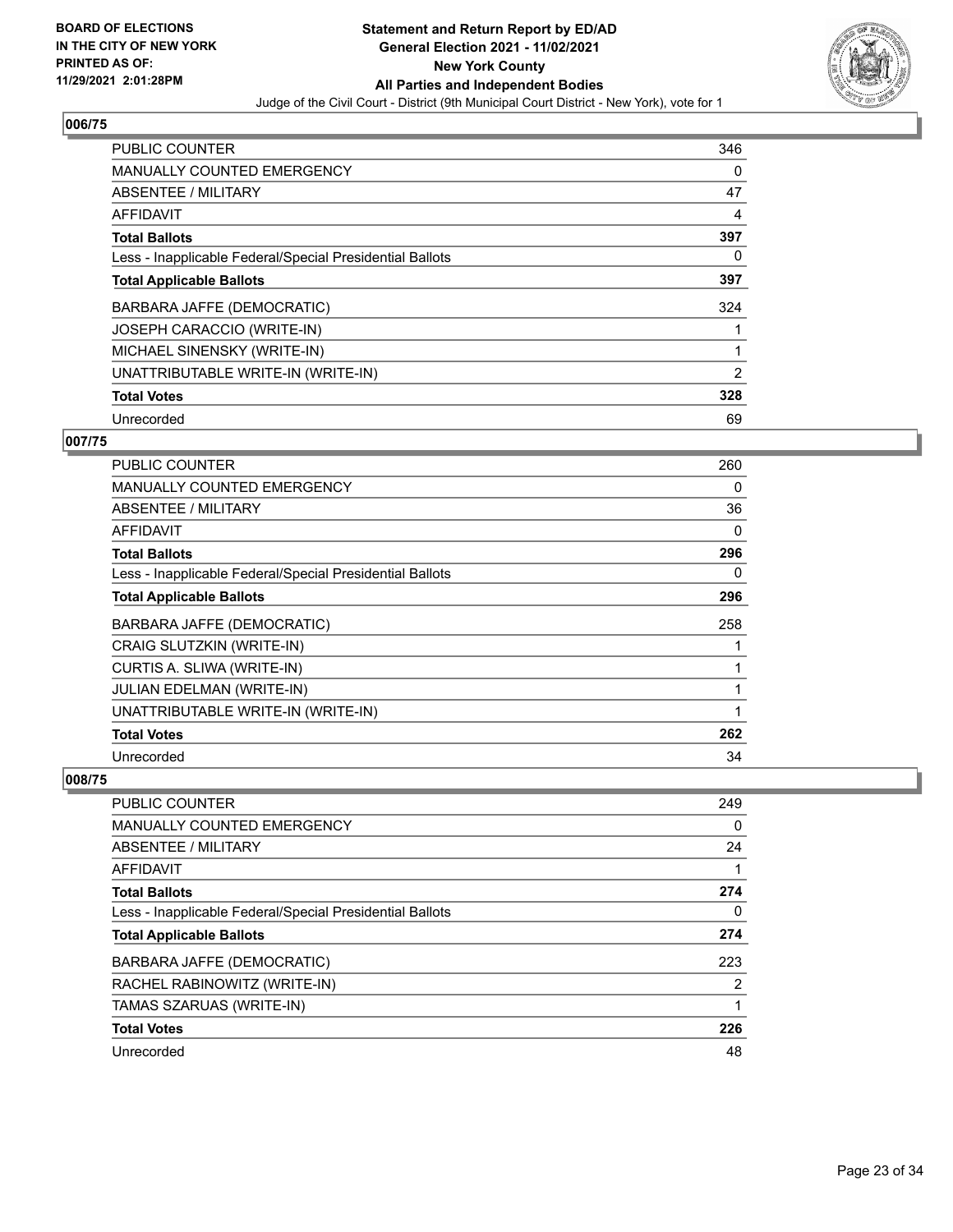

| PUBLIC COUNTER                                           | 310 |
|----------------------------------------------------------|-----|
| <b>MANUALLY COUNTED EMERGENCY</b>                        | 0   |
| <b>ABSENTEE / MILITARY</b>                               | 21  |
| <b>AFFIDAVIT</b>                                         |     |
| <b>Total Ballots</b>                                     | 338 |
| Less - Inapplicable Federal/Special Presidential Ballots | 0   |
| <b>Total Applicable Ballots</b>                          | 338 |
| BARBARA JAFFE (DEMOCRATIC)                               | 289 |
| MARC WEISS (WRITE-IN)                                    |     |
| <b>Total Votes</b>                                       | 290 |
| Unrecorded                                               | 48  |

#### **010/75**

| PUBLIC COUNTER                                           | 235 |
|----------------------------------------------------------|-----|
| <b>MANUALLY COUNTED EMERGENCY</b>                        | 0   |
| <b>ABSENTEE / MILITARY</b>                               | 42  |
| <b>AFFIDAVIT</b>                                         | 2   |
| <b>Total Ballots</b>                                     | 279 |
| Less - Inapplicable Federal/Special Presidential Ballots | 0   |
| <b>Total Applicable Ballots</b>                          | 279 |
| BARBARA JAFFE (DEMOCRATIC)                               | 230 |
| CURTIS A. SLIWA (WRITE-IN)                               |     |
| <b>JESSE KEARNEY (WRITE-IN)</b>                          |     |
| PETER WALKER (WRITE-IN)                                  |     |
| UNATTRIBUTABLE WRITE-IN (WRITE-IN)                       |     |
| <b>Total Votes</b>                                       | 234 |
| Unrecorded                                               | 45  |

| PUBLIC COUNTER                                           | 237      |
|----------------------------------------------------------|----------|
| <b>MANUALLY COUNTED EMERGENCY</b>                        | 0        |
| ABSENTEE / MILITARY                                      | 25       |
| AFFIDAVIT                                                | $\Omega$ |
| <b>Total Ballots</b>                                     | 262      |
| Less - Inapplicable Federal/Special Presidential Ballots | 0        |
| <b>Total Applicable Ballots</b>                          | 262      |
| BARBARA JAFFE (DEMOCRATIC)                               | 227      |
| MOLLY HARRIS (WRITE-IN)                                  |          |
| <b>Total Votes</b>                                       | 228      |
| Unrecorded                                               | 34       |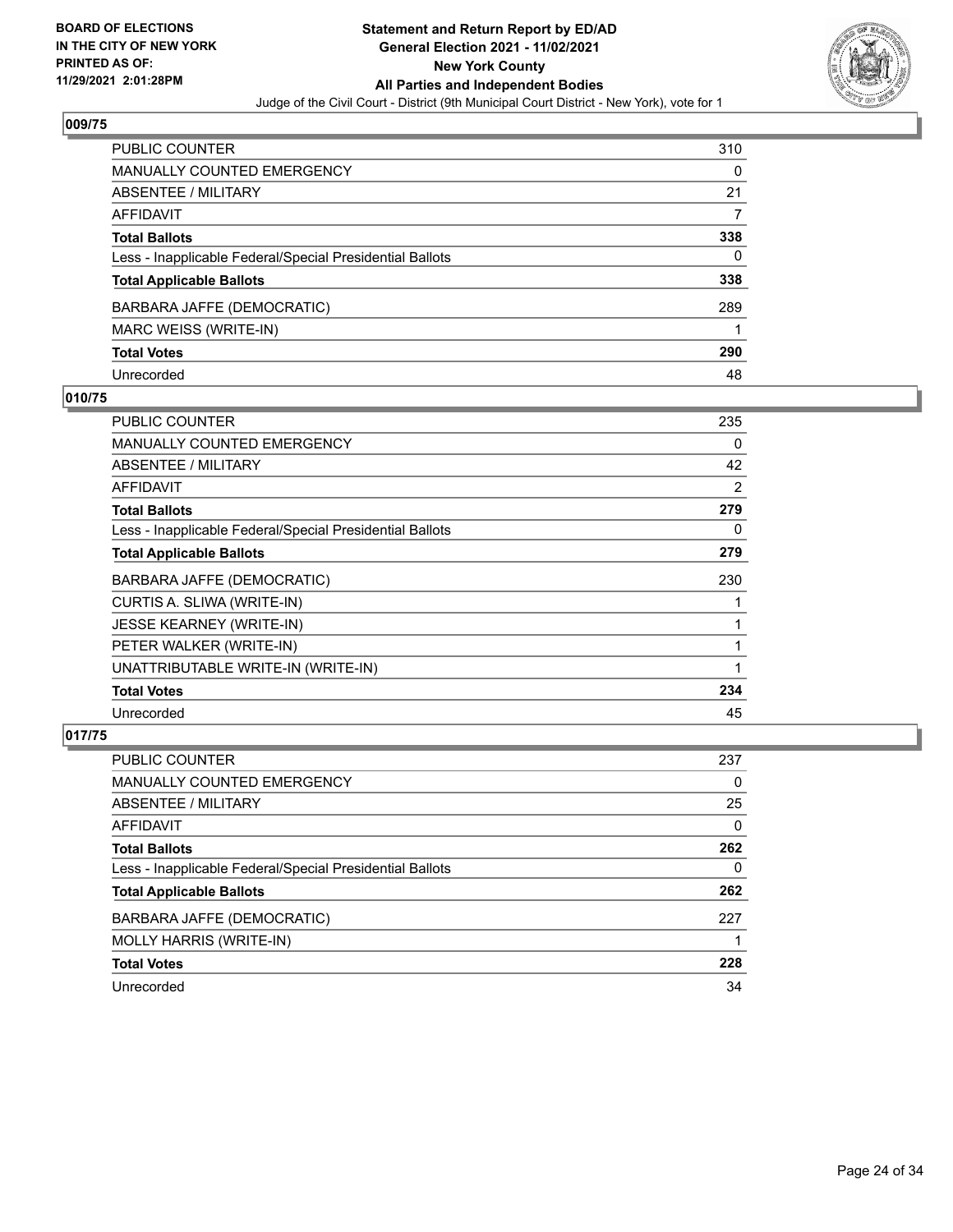

| <b>PUBLIC COUNTER</b>                                    | 124 |
|----------------------------------------------------------|-----|
| <b>MANUALLY COUNTED EMERGENCY</b>                        | 0   |
| ABSENTEE / MILITARY                                      | 19  |
| <b>AFFIDAVIT</b>                                         | 3   |
| <b>Total Ballots</b>                                     | 146 |
| Less - Inapplicable Federal/Special Presidential Ballots | 0   |
| <b>Total Applicable Ballots</b>                          | 146 |
| BARBARA JAFFE (DEMOCRATIC)                               | 120 |
| UNATTRIBUTABLE WRITE-IN (WRITE-IN)                       |     |
| <b>Total Votes</b>                                       | 121 |
| Unrecorded                                               | 25  |

#### **028/75**

| <b>PUBLIC COUNTER</b>                                    | 261 |
|----------------------------------------------------------|-----|
| MANUALLY COUNTED EMERGENCY                               | 0   |
| ABSENTEE / MILITARY                                      | 34  |
| AFFIDAVIT                                                | 3   |
| <b>Total Ballots</b>                                     | 298 |
| Less - Inapplicable Federal/Special Presidential Ballots | 0   |
| <b>Total Applicable Ballots</b>                          | 298 |
| BARBARA JAFFE (DEMOCRATIC)                               | 241 |
| UNATTRIBUTABLE WRITE-IN (WRITE-IN)                       | 2   |
| <b>Total Votes</b>                                       | 243 |
| Unrecorded                                               | 55  |

| <b>PUBLIC COUNTER</b>                                    | 176      |
|----------------------------------------------------------|----------|
| <b>MANUALLY COUNTED EMERGENCY</b>                        | $\Omega$ |
| ABSENTEE / MILITARY                                      | 28       |
| <b>AFFIDAVIT</b>                                         | $\Omega$ |
| <b>Total Ballots</b>                                     | 204      |
| Less - Inapplicable Federal/Special Presidential Ballots | $\Omega$ |
| <b>Total Applicable Ballots</b>                          | 204      |
| BARBARA JAFFE (DEMOCRATIC)                               | 157      |
| UNATTRIBUTABLE WRITE-IN (WRITE-IN)                       | 3        |
| <b>Total Votes</b>                                       | 160      |
| Unrecorded                                               | 44       |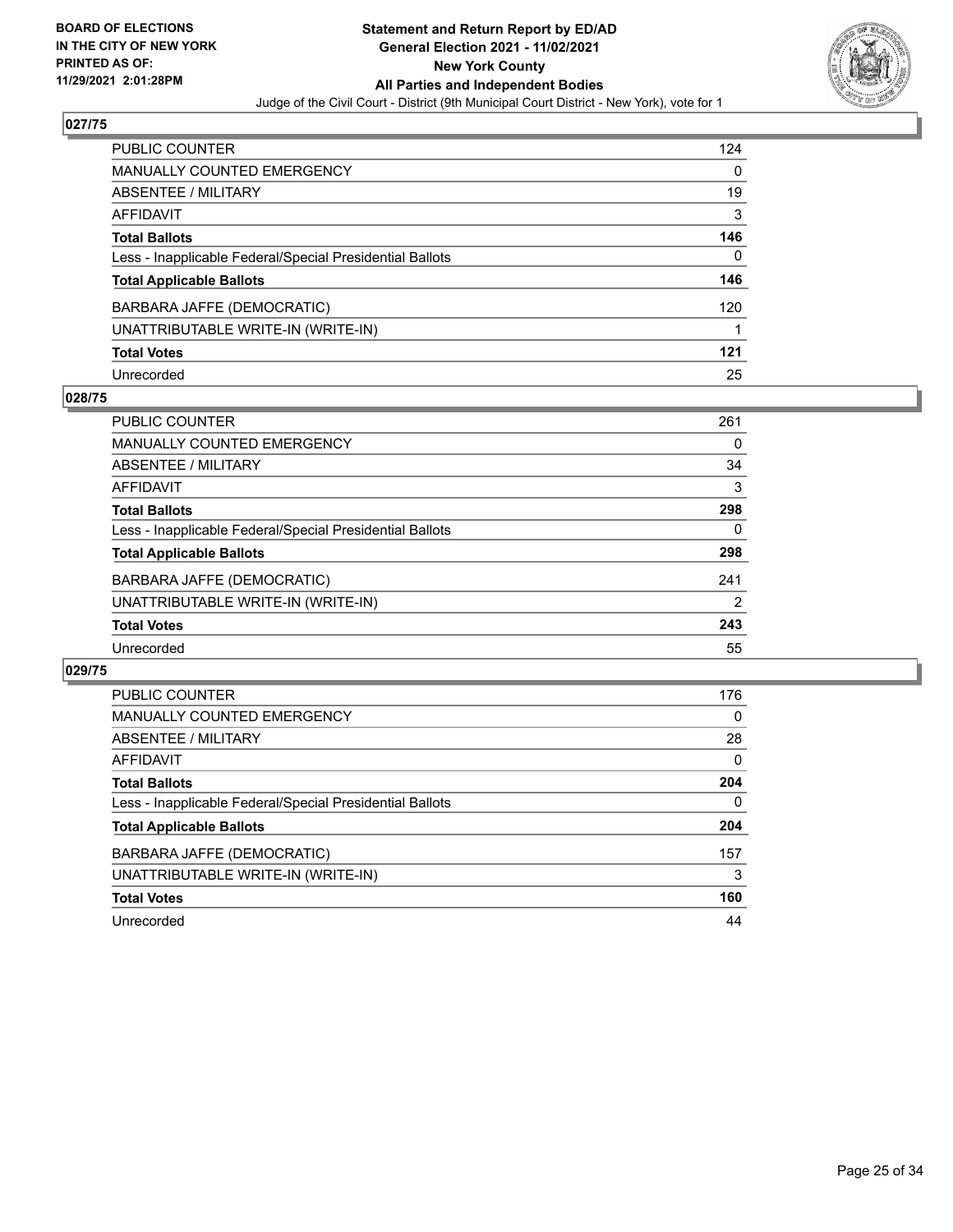

| PUBLIC COUNTER                                           | 181 |
|----------------------------------------------------------|-----|
| <b>MANUALLY COUNTED EMERGENCY</b>                        | 0   |
| <b>ABSENTEE / MILITARY</b>                               | 23  |
| <b>AFFIDAVIT</b>                                         |     |
| <b>Total Ballots</b>                                     | 205 |
| Less - Inapplicable Federal/Special Presidential Ballots | 0   |
| <b>Total Applicable Ballots</b>                          | 205 |
| BARBARA JAFFE (DEMOCRATIC)                               | 173 |
| UNATTRIBUTABLE WRITE-IN (WRITE-IN)                       |     |
| <b>Total Votes</b>                                       | 174 |
| Unrecorded                                               | 31  |

#### **033/75**

| <b>PUBLIC COUNTER</b>                                    | 221 |
|----------------------------------------------------------|-----|
| <b>MANUALLY COUNTED EMERGENCY</b>                        | 0   |
| ABSENTEE / MILITARY                                      | 17  |
| AFFIDAVIT                                                | 1   |
| <b>Total Ballots</b>                                     | 239 |
| Less - Inapplicable Federal/Special Presidential Ballots | 0   |
| <b>Total Applicable Ballots</b>                          | 239 |
| BARBARA JAFFE (DEMOCRATIC)                               | 186 |
| MATHREW CONE (WRITE-IN)                                  |     |
| MICHAEL ZUPPONE (WRITE-IN)                               | 1   |
| PINCO PALLINO (WRITE-IN)                                 | 1   |
| SHARRON NORMAN (WRITE-IN)                                | 1   |
| UNATTRIBUTABLE WRITE-IN (WRITE-IN)                       | 3   |
| <b>Total Votes</b>                                       | 193 |
| Unrecorded                                               | 46  |

| <b>PUBLIC COUNTER</b>                                    | 140 |
|----------------------------------------------------------|-----|
| <b>MANUALLY COUNTED EMERGENCY</b>                        | 0   |
| ABSENTEE / MILITARY                                      | 17  |
| AFFIDAVIT                                                |     |
| <b>Total Ballots</b>                                     | 158 |
| Less - Inapplicable Federal/Special Presidential Ballots | 0   |
| <b>Total Applicable Ballots</b>                          | 158 |
| BARBARA JAFFE (DEMOCRATIC)                               | 116 |
| UNATTRIBUTABLE WRITE-IN (WRITE-IN)                       |     |
| <b>Total Votes</b>                                       | 117 |
| Unrecorded                                               | 41  |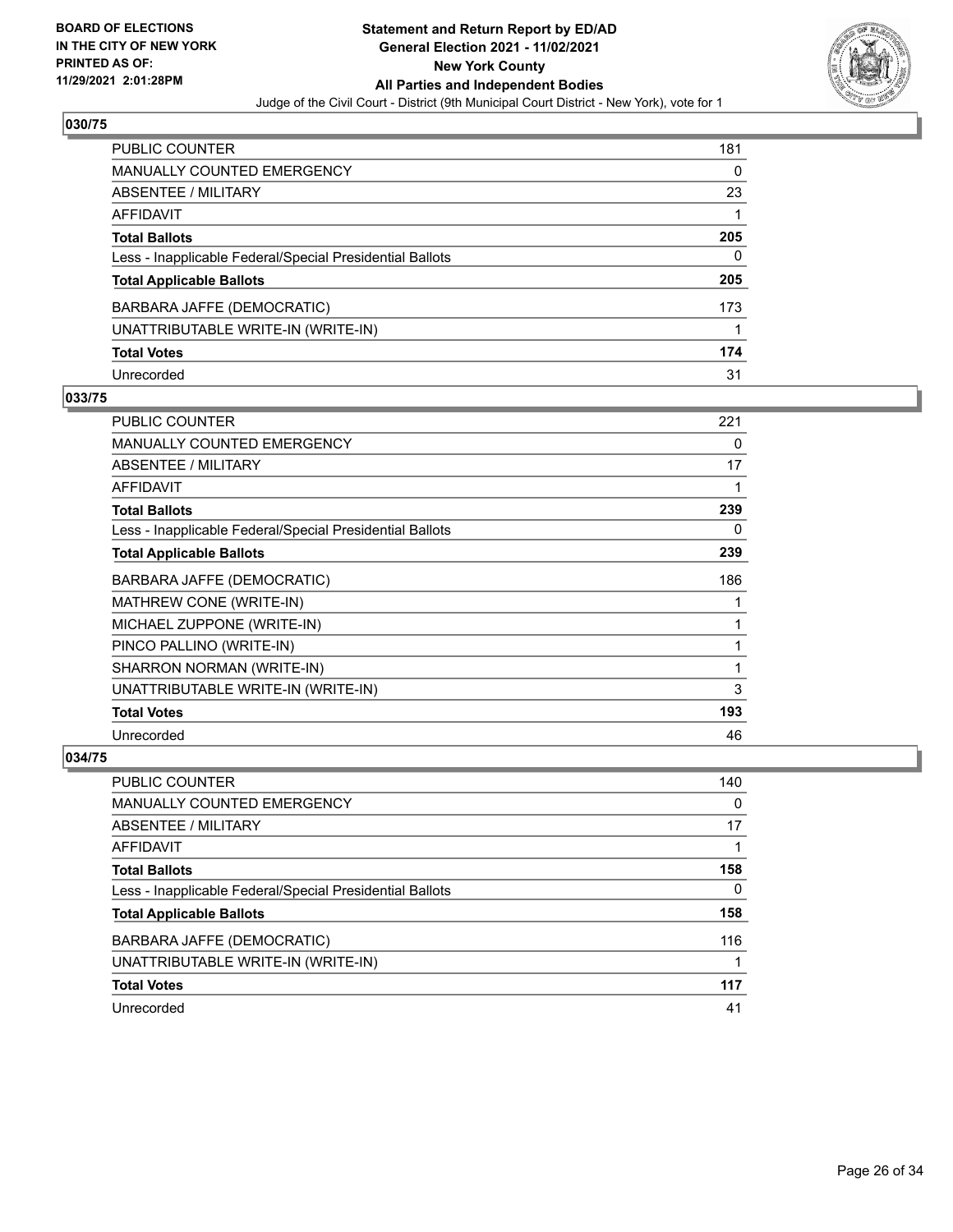

| PUBLIC COUNTER                                           | 100            |
|----------------------------------------------------------|----------------|
| <b>MANUALLY COUNTED EMERGENCY</b>                        | $\Omega$       |
| <b>ABSENTEE / MILITARY</b>                               | 12             |
| <b>AFFIDAVIT</b>                                         | $\overline{2}$ |
| <b>Total Ballots</b>                                     | 114            |
| Less - Inapplicable Federal/Special Presidential Ballots | 0              |
| <b>Total Applicable Ballots</b>                          | 114            |
| BARBARA JAFFE (DEMOCRATIC)                               | 85             |
| UNATTRIBUTABLE WRITE-IN (WRITE-IN)                       | $\overline{2}$ |
| <b>Total Votes</b>                                       | 87             |
| Unrecorded                                               | 27             |

#### **036/75**

| <b>PUBLIC COUNTER</b>                                    | 191      |
|----------------------------------------------------------|----------|
| <b>MANUALLY COUNTED EMERGENCY</b>                        | 0        |
| ABSENTEE / MILITARY                                      | 35       |
| AFFIDAVIT                                                | $\Omega$ |
| <b>Total Ballots</b>                                     | 226      |
| Less - Inapplicable Federal/Special Presidential Ballots | $\Omega$ |
| <b>Total Applicable Ballots</b>                          | 226      |
| BARBARA JAFFE (DEMOCRATIC)                               | 192      |
| <b>Total Votes</b>                                       | 192      |
| Unrecorded                                               | 34       |
|                                                          |          |

| PUBLIC COUNTER                                           | 217            |
|----------------------------------------------------------|----------------|
| <b>MANUALLY COUNTED EMERGENCY</b>                        | 0              |
| ABSENTEE / MILITARY                                      | 24             |
| <b>AFFIDAVIT</b>                                         | 5              |
| <b>Total Ballots</b>                                     | 246            |
| Less - Inapplicable Federal/Special Presidential Ballots | 0              |
| <b>Total Applicable Ballots</b>                          | 246            |
| BARBARA JAFFE (DEMOCRATIC)                               | 183            |
| ANDREW YANG (WRITE-IN)                                   |                |
| CURTIS A. SLIWA (WRITE-IN)                               | $\overline{2}$ |
| JOHN SARIC (WRITE-IN)                                    |                |
| MARIE O'MALLEY (WRITE-IN)                                |                |
| UNATTRIBUTABLE WRITE-IN (WRITE-IN)                       | 1              |
| <b>Total Votes</b>                                       | 189            |
| Unrecorded                                               | 57             |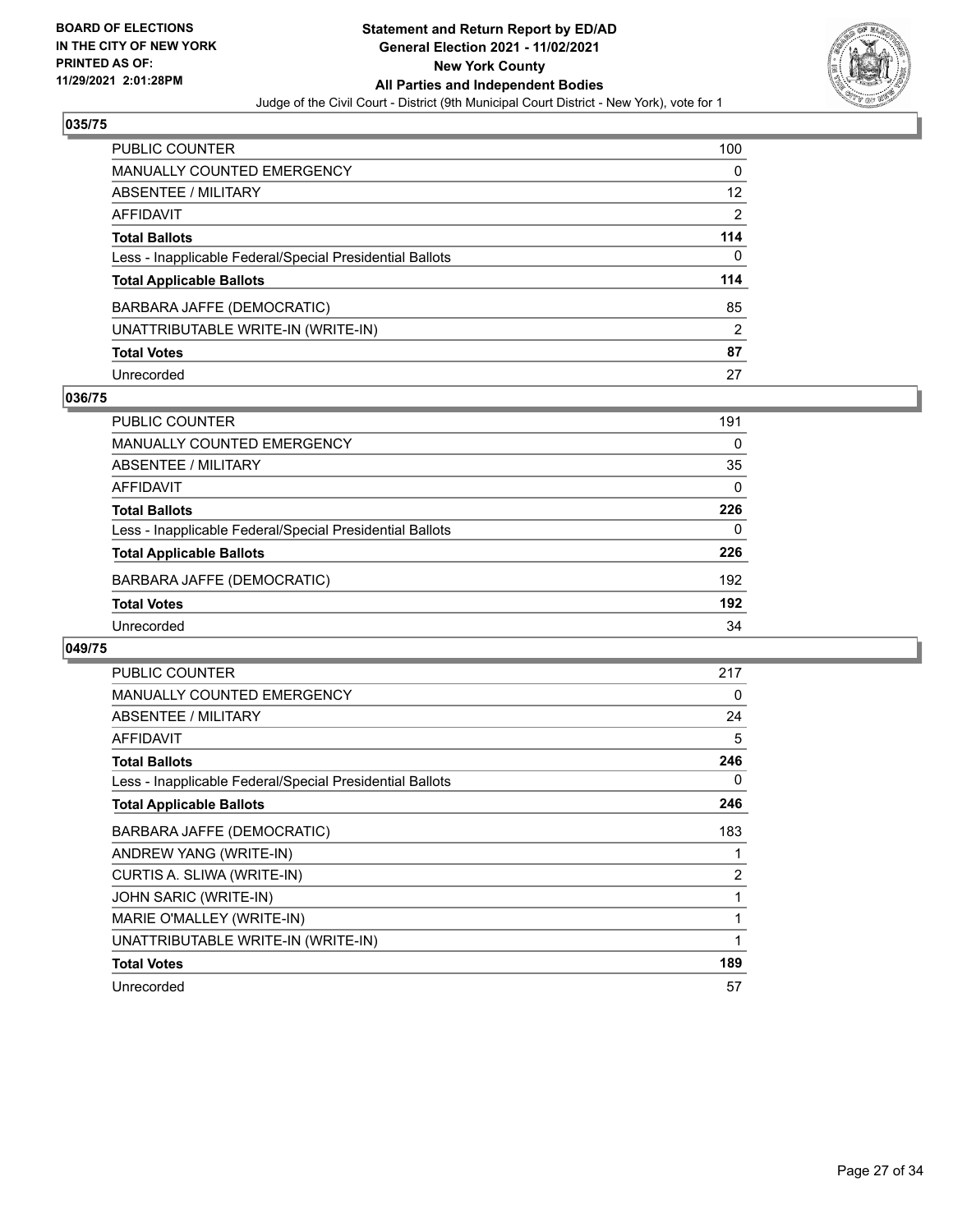

| <b>PUBLIC COUNTER</b>                                    | 125 |
|----------------------------------------------------------|-----|
| <b>MANUALLY COUNTED EMERGENCY</b>                        | 0   |
| ABSENTEE / MILITARY                                      | 21  |
| AFFIDAVIT                                                |     |
| <b>Total Ballots</b>                                     | 147 |
| Less - Inapplicable Federal/Special Presidential Ballots | 0   |
| <b>Total Applicable Ballots</b>                          | 147 |
| BARBARA JAFFE (DEMOCRATIC)                               | 112 |
| RUDOLPH GIULIANI (WRITE-IN)                              |     |
| <b>Total Votes</b>                                       | 113 |
| Unrecorded                                               | 34  |

#### **051/75**

| PUBLIC COUNTER                                           | 112      |
|----------------------------------------------------------|----------|
| <b>MANUALLY COUNTED EMERGENCY</b>                        | $\Omega$ |
| ABSENTEE / MILITARY                                      | 18       |
| AFFIDAVIT                                                | 2        |
| <b>Total Ballots</b>                                     | 132      |
| Less - Inapplicable Federal/Special Presidential Ballots | $\Omega$ |
| <b>Total Applicable Ballots</b>                          | 132      |
| BARBARA JAFFE (DEMOCRATIC)                               | 100      |
| <b>JEANINE PIRRO (WRITE-IN)</b>                          |          |
| <b>Total Votes</b>                                       | 101      |
| Unrecorded                                               | 31       |

| PUBLIC COUNTER                                           | 181 |
|----------------------------------------------------------|-----|
| <b>MANUALLY COUNTED EMERGENCY</b>                        | 0   |
| ABSENTEE / MILITARY                                      | 25  |
| AFFIDAVIT                                                | 3   |
| <b>Total Ballots</b>                                     | 209 |
| Less - Inapplicable Federal/Special Presidential Ballots | 0   |
| <b>Total Applicable Ballots</b>                          | 209 |
| BARBARA JAFFE (DEMOCRATIC)                               | 154 |
| DONALD ROSENBERG (WRITE-IN)                              |     |
| <b>Total Votes</b>                                       | 155 |
| Unrecorded                                               | 54  |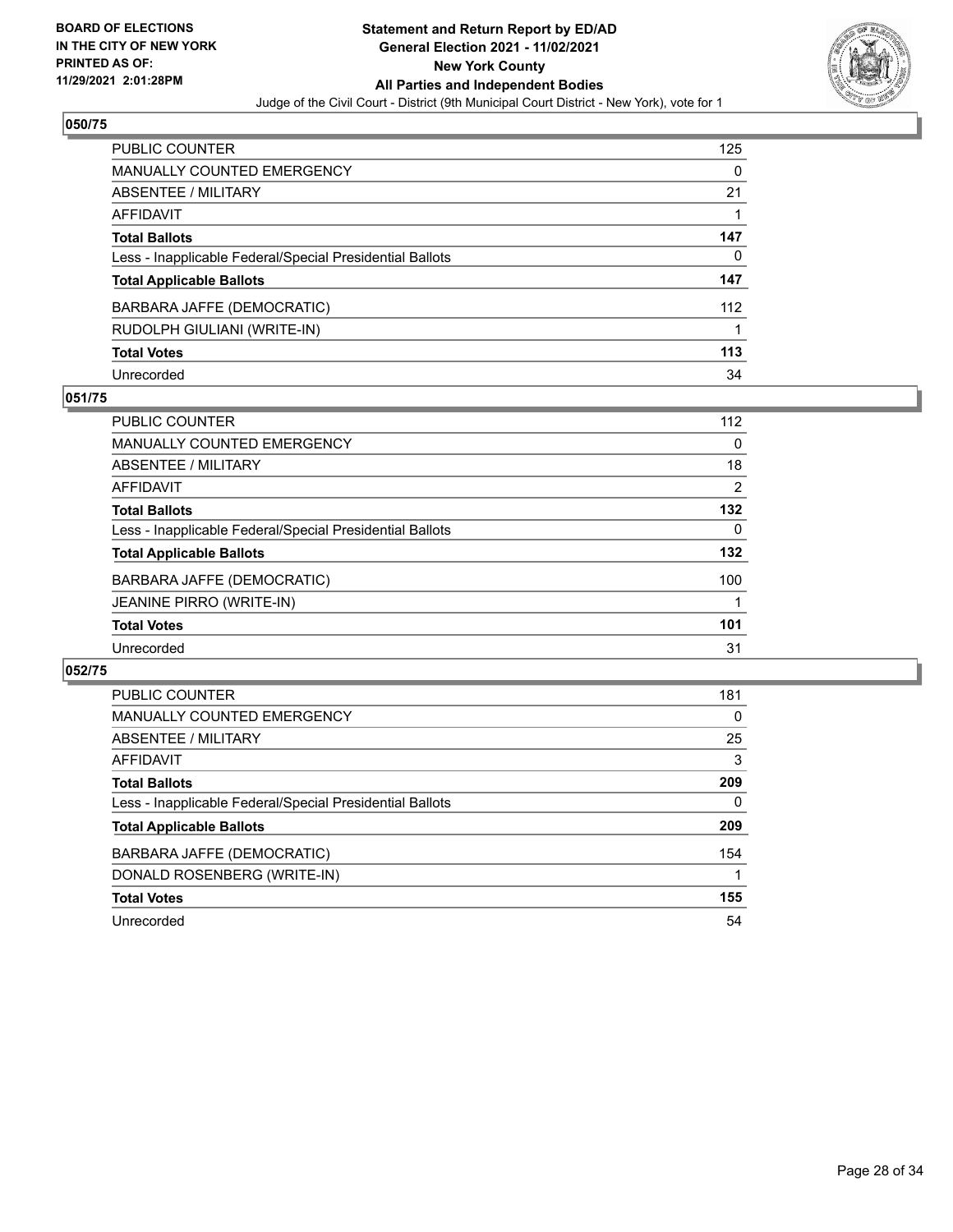

| <b>PUBLIC COUNTER</b>                                    | 232 |
|----------------------------------------------------------|-----|
| <b>MANUALLY COUNTED EMERGENCY</b>                        | 0   |
| ABSENTEE / MILITARY                                      | 35  |
| <b>AFFIDAVIT</b>                                         | 0   |
| <b>Total Ballots</b>                                     | 267 |
| Less - Inapplicable Federal/Special Presidential Ballots | 0   |
| <b>Total Applicable Ballots</b>                          | 267 |
| BARBARA JAFFE (DEMOCRATIC)                               | 211 |
| DONALD TRUMP (WRITE-IN)                                  | 1   |
| JOSEPH CUCCIO (WRITE-IN)                                 | 1   |
| <b>JULIANN COHEN (WRITE-IN)</b>                          | 1   |
| MICHAEL GERSTEIN (WRITE-IN)                              | 1   |
| STEPHEN GORDON (WRITE-IN)                                | 1   |
| UNATTRIBUTABLE WRITE-IN (WRITE-IN)                       | 3   |
| <b>Total Votes</b>                                       | 219 |
| Unrecorded                                               | 48  |

# **057/75**

| <b>PUBLIC COUNTER</b>                                    | 119 |
|----------------------------------------------------------|-----|
| MANUALLY COUNTED EMERGENCY                               | 0   |
| ABSENTEE / MILITARY                                      | 16  |
| AFFIDAVIT                                                | 4   |
| <b>Total Ballots</b>                                     | 139 |
| Less - Inapplicable Federal/Special Presidential Ballots | 0   |
| <b>Total Applicable Ballots</b>                          | 139 |
| BARBARA JAFFE (DEMOCRATIC)                               | 104 |
| CAROL KAMINSKAS (WRITE-IN)                               |     |
| WENDY GOLDMAN (WRITE-IN)                                 |     |
| <b>Total Votes</b>                                       | 106 |
| Unrecorded                                               | 33  |

| PUBLIC COUNTER                                           | 169 |
|----------------------------------------------------------|-----|
| <b>MANUALLY COUNTED EMERGENCY</b>                        | 0   |
| ABSENTEE / MILITARY                                      | 26  |
| AFFIDAVIT                                                | 4   |
| <b>Total Ballots</b>                                     | 199 |
| Less - Inapplicable Federal/Special Presidential Ballots | 0   |
| <b>Total Applicable Ballots</b>                          | 199 |
| BARBARA JAFFE (DEMOCRATIC)                               | 157 |
| CURTIS A. SLIWA (WRITE-IN)                               |     |
| JONATHAN FELDMAN (WRITE-IN)                              |     |
| <b>Total Votes</b>                                       | 159 |
| Unrecorded                                               | 40  |
|                                                          |     |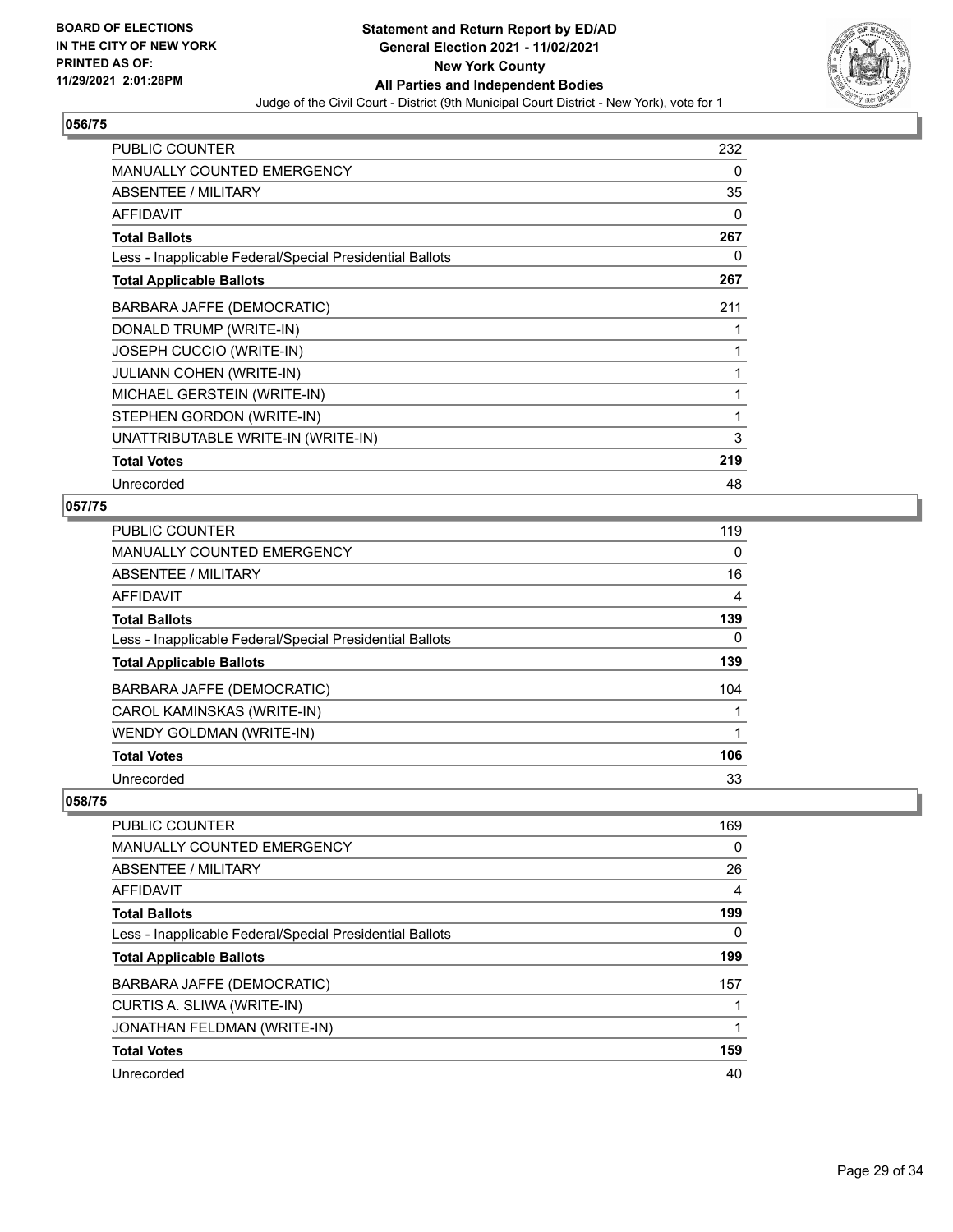

| PUBLIC COUNTER                                           | 240            |
|----------------------------------------------------------|----------------|
| <b>MANUALLY COUNTED EMERGENCY</b>                        | 0              |
| ABSENTEE / MILITARY                                      | 22             |
| <b>AFFIDAVIT</b>                                         |                |
| <b>Total Ballots</b>                                     | 263            |
| Less - Inapplicable Federal/Special Presidential Ballots | 0              |
| <b>Total Applicable Ballots</b>                          | 263            |
| BARBARA JAFFE (DEMOCRATIC)                               | 198            |
| <b>BLAKE HORNICK (WRITE-IN)</b>                          | $\overline{2}$ |
| JEFFREY SUMMA (WRITE-IN)                                 | $\overline{2}$ |
| RUDOLPH GIULIANI (WRITE-IN)                              | 2              |
| <b>Total Votes</b>                                       | 204            |
| Unrecorded                                               | 59             |

# **075/75**

| <b>PUBLIC COUNTER</b>                                    | 148 |
|----------------------------------------------------------|-----|
| MANUALLY COUNTED EMERGENCY                               | 0   |
| ABSENTEE / MILITARY                                      | 23  |
| AFFIDAVIT                                                |     |
| <b>Total Ballots</b>                                     | 172 |
| Less - Inapplicable Federal/Special Presidential Ballots | 0   |
| <b>Total Applicable Ballots</b>                          | 172 |
| BARBARA JAFFE (DEMOCRATIC)                               | 122 |
| UNATTRIBUTABLE WRITE-IN (WRITE-IN)                       |     |
| <b>Total Votes</b>                                       | 123 |
| Unrecorded                                               | 49  |

| <b>PUBLIC COUNTER</b>                                    | 226      |
|----------------------------------------------------------|----------|
| MANUALLY COUNTED EMERGENCY                               | $\Omega$ |
| ABSENTEE / MILITARY                                      | 36       |
| AFFIDAVIT                                                | 2        |
| <b>Total Ballots</b>                                     | 264      |
| Less - Inapplicable Federal/Special Presidential Ballots | 0        |
| <b>Total Applicable Ballots</b>                          | 264      |
| BARBARA JAFFE (DEMOCRATIC)                               | 213      |
| <b>Total Votes</b>                                       | 213      |
| Unrecorded                                               | 51       |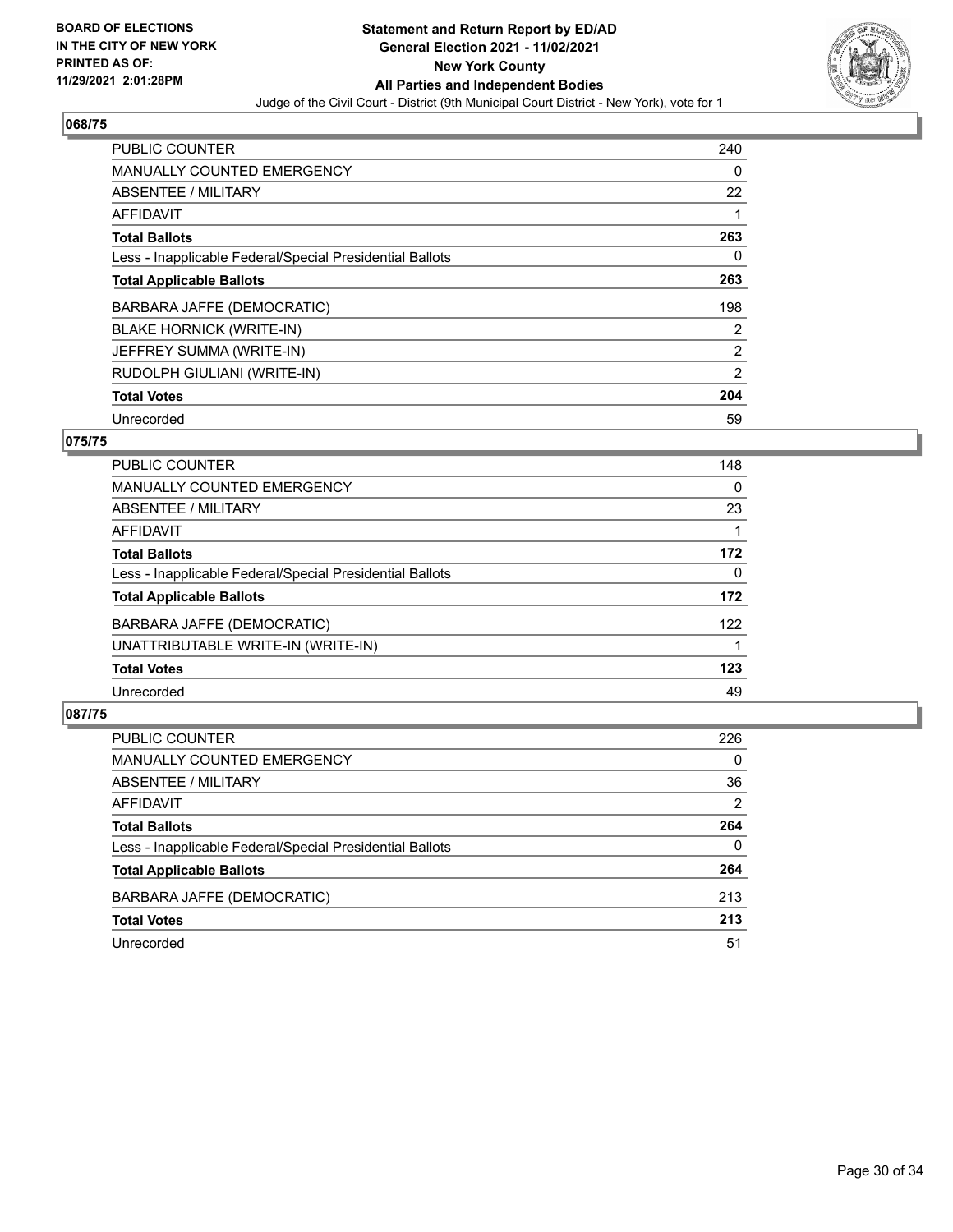

| PUBLIC COUNTER                                           | 225      |
|----------------------------------------------------------|----------|
| <b>MANUALLY COUNTED EMERGENCY</b>                        | 0        |
| ABSENTEE / MILITARY                                      | 31       |
| <b>AFFIDAVIT</b>                                         | 3        |
| <b>Total Ballots</b>                                     | 259      |
| Less - Inapplicable Federal/Special Presidential Ballots | $\Omega$ |
| <b>Total Applicable Ballots</b>                          | 259      |
| BARBARA JAFFE (DEMOCRATIC)                               | 193      |
| <b>IGOR JENKS (WRITE-IN)</b>                             |          |
| TAL KASTNA (WRITE-IN)                                    |          |
| UNATTRIBUTABLE WRITE-IN (WRITE-IN)                       | 1        |
| <b>Total Votes</b>                                       | 196      |
| Unrecorded                                               | 63       |

### **089/75**

| <b>PUBLIC COUNTER</b>                                    | 86  |
|----------------------------------------------------------|-----|
| MANUALLY COUNTED EMERGENCY                               | 0   |
| ABSENTEE / MILITARY                                      | 29  |
| <b>AFFIDAVIT</b>                                         | 2   |
| <b>Total Ballots</b>                                     | 117 |
| Less - Inapplicable Federal/Special Presidential Ballots | 0   |
| <b>Total Applicable Ballots</b>                          | 117 |
| BARBARA JAFFE (DEMOCRATIC)                               | 72  |
| FRANCES HATCH (WRITE-IN)                                 |     |
| UNATTRIBUTABLE WRITE-IN (WRITE-IN)                       | 5   |
| <b>Total Votes</b>                                       | 78  |
| Unrecorded                                               | 39  |

| PUBLIC COUNTER                                           | 111 |
|----------------------------------------------------------|-----|
| MANUALLY COUNTED EMERGENCY                               | 0   |
| ABSENTEE / MILITARY                                      | 25  |
| AFFIDAVIT                                                | 3   |
| <b>Total Ballots</b>                                     | 139 |
| Less - Inapplicable Federal/Special Presidential Ballots | 0   |
| <b>Total Applicable Ballots</b>                          | 139 |
| BARBARA JAFFE (DEMOCRATIC)                               | 102 |
| JOEL MAXMAN (WRITE-IN)                                   |     |
| <b>JUDITH SHEINDLIN (WRITE-IN)</b>                       | 1   |
| UNATTRIBUTABLE WRITE-IN (WRITE-IN)                       | 3   |
| VIDALIA BRANSON (WRITE-IN)                               | 1   |
| <b>Total Votes</b>                                       | 108 |
| Unrecorded                                               | 31  |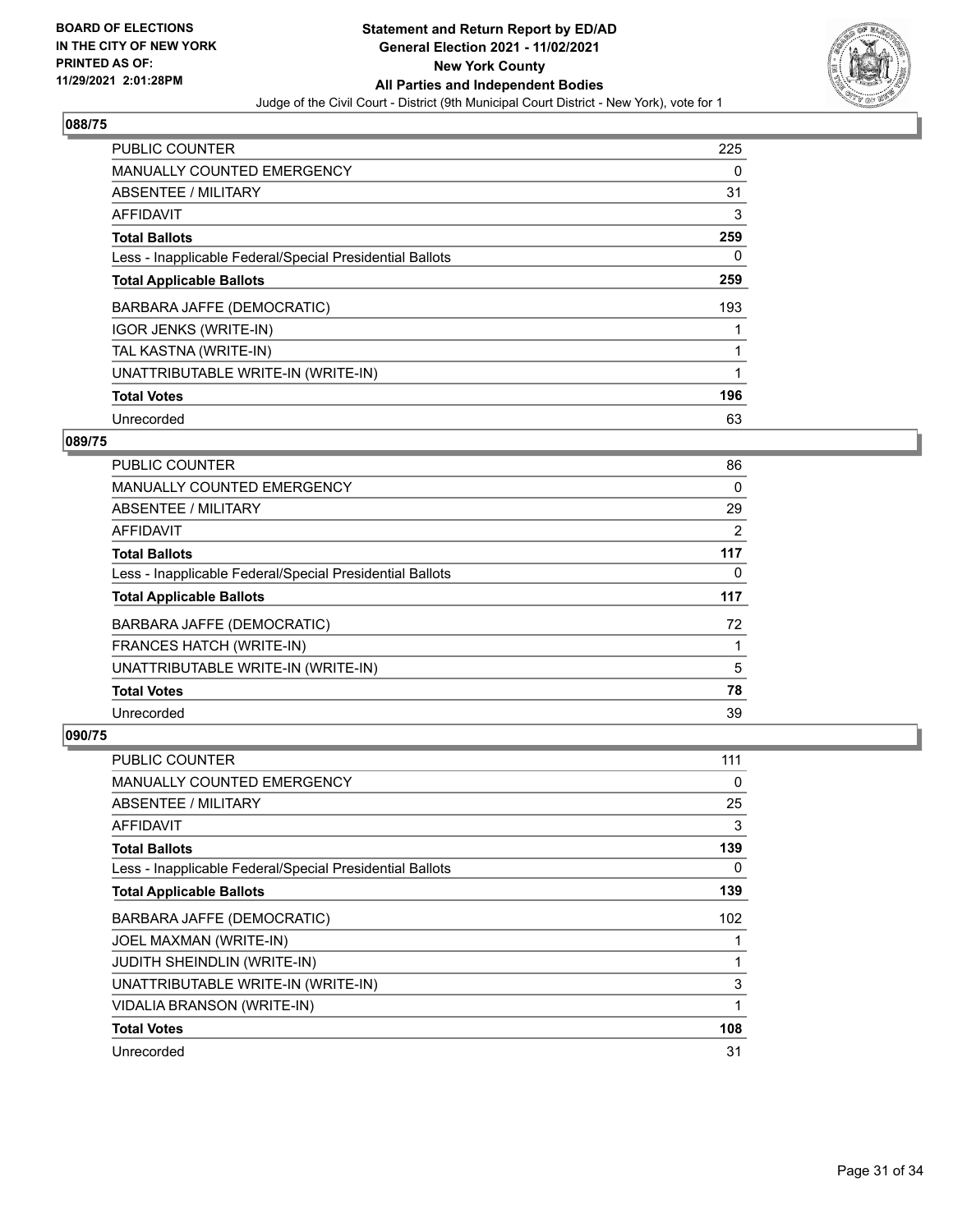

| <b>PUBLIC COUNTER</b>                                    | 162 |
|----------------------------------------------------------|-----|
| <b>MANUALLY COUNTED EMERGENCY</b>                        | 0   |
| ABSENTEE / MILITARY                                      | 37  |
| <b>AFFIDAVIT</b>                                         | 2   |
| <b>Total Ballots</b>                                     | 201 |
| Less - Inapplicable Federal/Special Presidential Ballots | 0   |
| <b>Total Applicable Ballots</b>                          | 201 |
| BARBARA JAFFE (DEMOCRATIC)                               | 140 |
| <b>JUDITH SHEINDLIN (WRITE-IN)</b>                       |     |
| PAUL VANDECSLKE JR. (WRITE-IN)                           |     |
| UNATTRIBUTABLE WRITE-IN (WRITE-IN)                       | 2   |
| <b>Total Votes</b>                                       | 144 |
| Unrecorded                                               | 57  |

### **102/75**

| PUBLIC COUNTER                                           | 0        |
|----------------------------------------------------------|----------|
| MANUALLY COUNTED EMERGENCY                               | $\Omega$ |
| ABSENTEE / MILITARY                                      | $\Omega$ |
| <b>AFFIDAVIT</b>                                         | $\Omega$ |
| <b>Total Ballots</b>                                     | 0        |
| Less - Inapplicable Federal/Special Presidential Ballots | $\Omega$ |
| <b>Total Applicable Ballots</b>                          | 0        |
| BARBARA JAFFE (DEMOCRATIC)                               | 0        |
| <b>Total Votes</b>                                       | 0        |

| PUBLIC COUNTER                                           | 0 |
|----------------------------------------------------------|---|
| <b>MANUALLY COUNTED EMERGENCY</b>                        | 0 |
| ABSENTEE / MILITARY                                      | 0 |
| AFFIDAVIT                                                | 0 |
| <b>Total Ballots</b>                                     | 0 |
| Less - Inapplicable Federal/Special Presidential Ballots | 0 |
| <b>Total Applicable Ballots</b>                          | 0 |
| BARBARA JAFFE (DEMOCRATIC)                               | n |
| <b>Total Votes</b>                                       |   |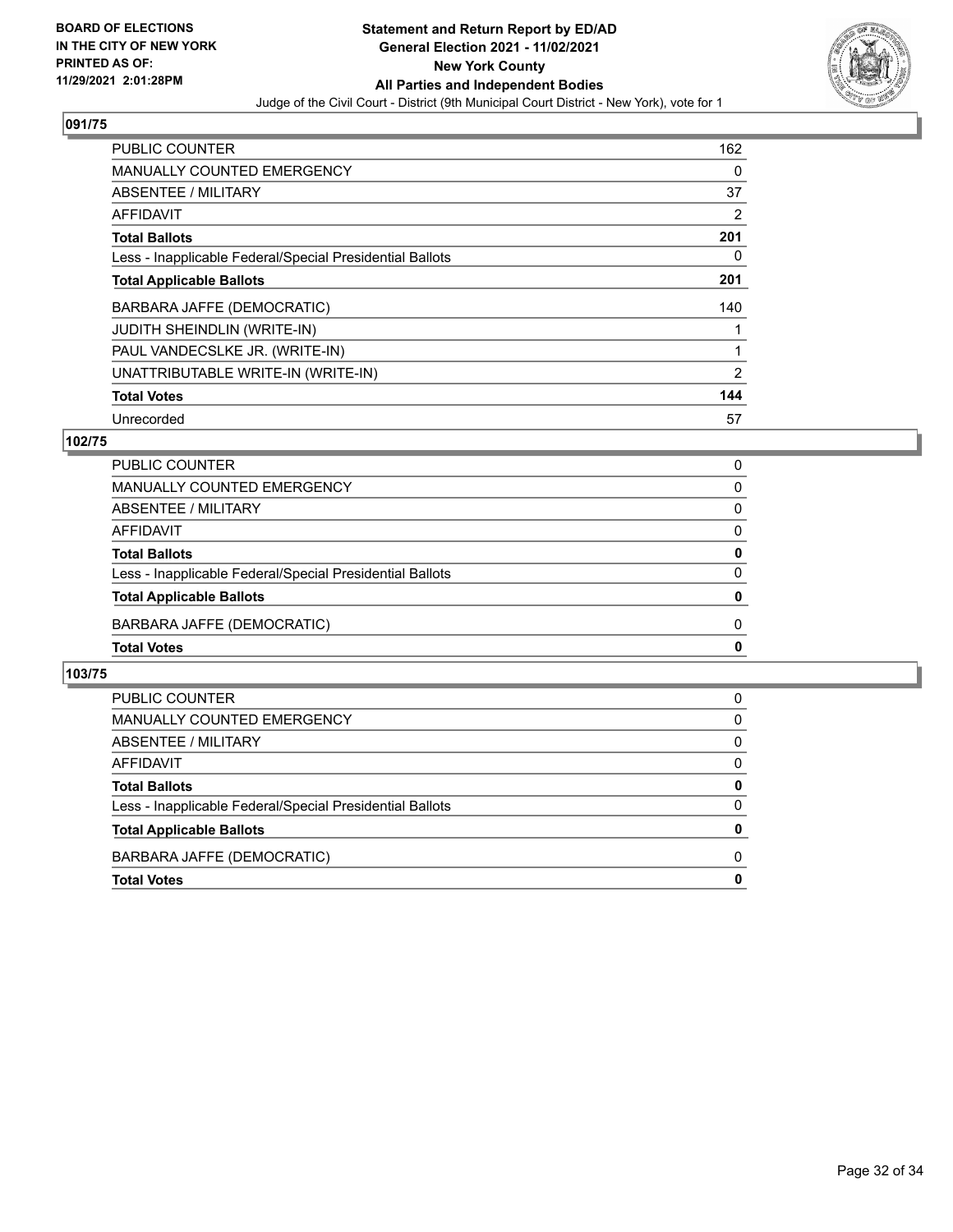

| <b>PUBLIC COUNTER</b>                                    | 167 |
|----------------------------------------------------------|-----|
| <b>MANUALLY COUNTED EMERGENCY</b>                        | 0   |
| ABSENTEE / MILITARY                                      | 18  |
| AFFIDAVIT                                                |     |
| <b>Total Ballots</b>                                     | 186 |
| Less - Inapplicable Federal/Special Presidential Ballots | 0   |
| <b>Total Applicable Ballots</b>                          | 186 |
| BARBARA JAFFE (DEMOCRATIC)                               | 156 |
| LAUREN LAKE (WRITE-IN)                                   |     |
| UNATTRIBUTABLE WRITE-IN (WRITE-IN)                       |     |
| <b>Total Votes</b>                                       | 158 |
| Unrecorded                                               | 28  |